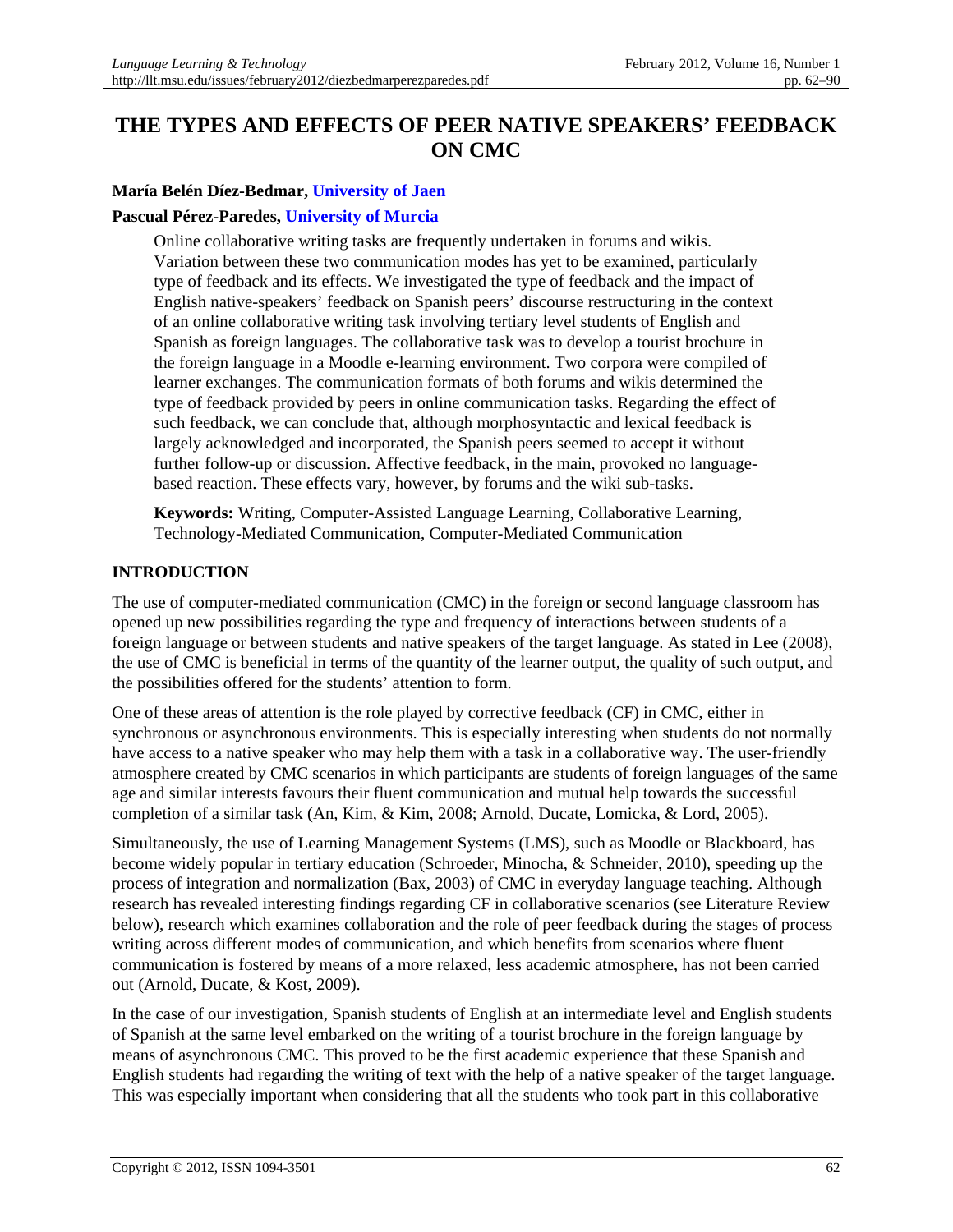experience were studying languages and tourism either in Spain or in England. Therefore, the use and command of the foreign language for specific purposes, in this case, tourism, is determinant in their future careers. For this reason, a typical genre of the tourism field, the tourist brochure, was selected as the final outcome of this collaborative online writing task.

In line with previous research on the type and frequency with which students provide feedback to their peers, our research was interested in comparing the type and frequency of feedback provided in two communication scenarios, forums and a wiki. These two communicative scenarios were designed in combination to fulfill the writing of the brochure in the foreign language by reflecting the two main approaches to writing, namely writing as a process approach and writing as a product approach (Faigley, 1986; Grabe & Kaplan, 1996; Hedge, 1988; Richards, 1990).

Drawing on the language related episode (LRE) taxonomy used in Ware and O'Dowd (2008), or Focus on Form Episodes (FFE), in Ellis, Basturkmen and Loewen's (2001) terminology, this paper analyzes whether there are specific differences in how and for how long two different CMC tools, namely forums and wikis, are used. Thus, our research questions are:

- 1. What amount and type of feedback do English peers provide for Spanish students in the context of an online writing task?
- 2. How do Spanish students react to that feedback, as seen in their linguistic behavior or written output?
- 3. Is there any relation between the number of words used and the type of feedback provided? Is that relation different in forums and wikis? Does the number of days during which students can work on forums or the wiki affect the quantity of feedback provided?

# **Literature Review**

Early insights into online intercultural exchange included the use of the terms network-based language teaching (Kern, 1995) and tandem learning (Stickler & Lewis, 2008), which stressed the benefits of international partnerships and telecollaboration in the field of language learning (Ortega, 1997). This first period of excitement and realization led way to a second moment which called for further reflection and analysis (Kern & Warschauer, 2000; Warschauer, 2000). During the early years of the 21st century, a plethora of studies addressed a wide range of areas involved in online intercultural exchange. In general, these analyses of CMC considered the use of a particular technology (Godwin-Jones, 2003, 2005) and how its use interacts with a variable, or sets of variables, within the broader context of SLA, negotiation of meaning, and the promotion of communicative competence and/or intercultural competence (Belz, 2002, 2003; O'Dowd, 2007).

While the uses of particular technologies such as wikis or blogs are of enormous interest in the context of language communication, the compartmentalized use of these technologies has given rise to difficulties in designing meaningful student interactions (Garrison & Arbaugh, 2007) in the context of communicative language teaching. At the same time, the widespread use of Web 2.0 tools is fostering a massive adoption of new communication habits and a new way to look at how technologies can be integrated into everyday teaching routines which goes beyond the aforementioned compartmentalization. For example, the most recent social software applications are enabling new forms of community-based collaborative learning (McLoughlin & Lee, 2007) as well as new ways of interaction. In this context, the emphasis on the use of a particular technology gives way to a scenario with more opportunities for learners to present their own insights and consolidate and refine each other's contributions (Garrison & Arbaugh, 2007).

Recent research has investigated different uses of wikis (Lund, 2008; Kessler, 2009) and forums (Kol & Schcolnik, 2008). For example, Trentin (2009) has explored the potential of wikis to evaluate individual contributions to co-writing tasks, an important issue in higher education writing courses. Miyazoe and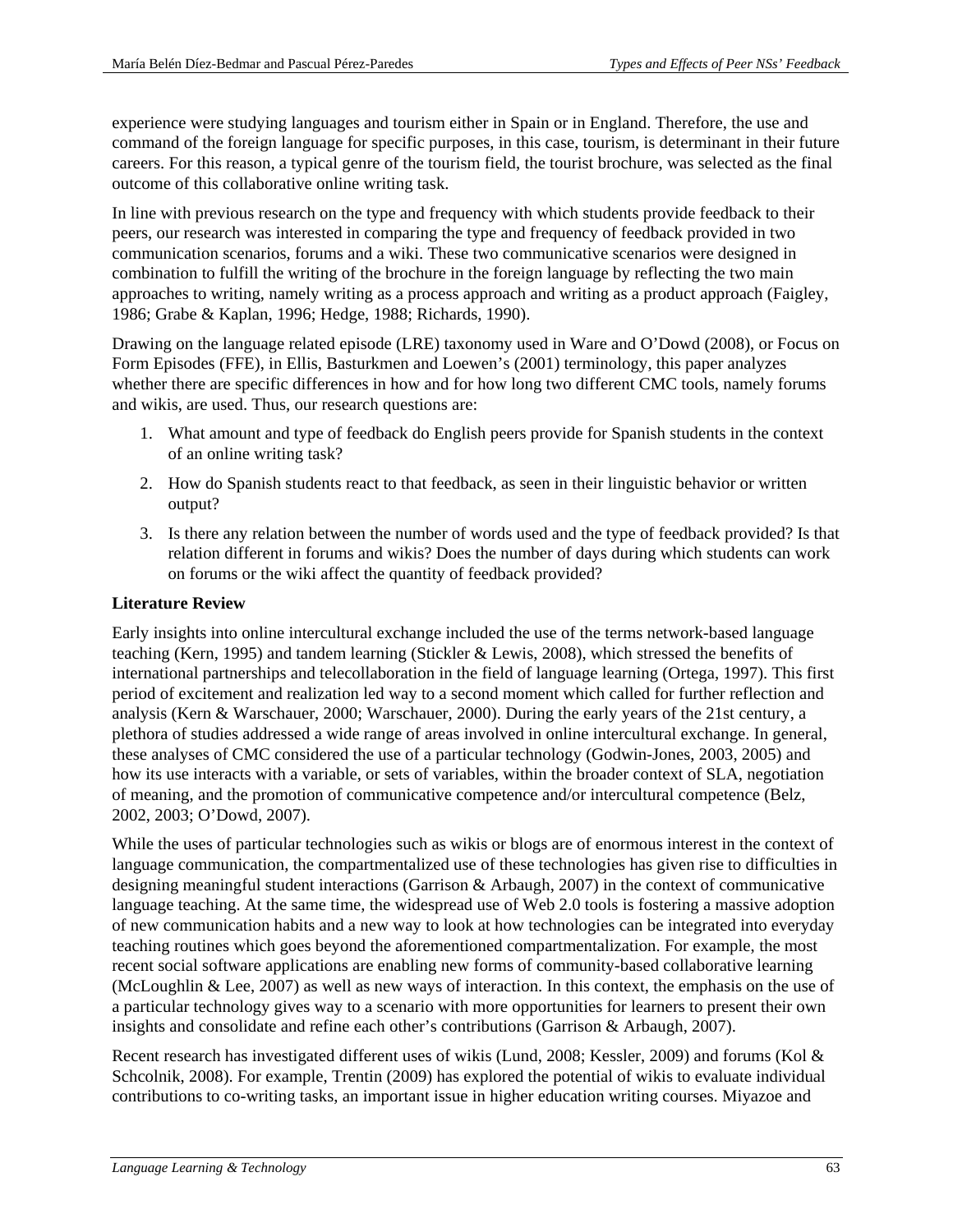Anderson (2010) investigated the simultaneous use of forums, blogs and wikis, claiming a positive effect on the students' language learning progress. They state that their study takes a step forward in terms of how to think of online writing, as the different stages involved in writing make use of different tools and are still part of one single task. Apart from the above-mentioned publications on the use of CMC, research has also focused on the theoretical constructs in online communication and its relation with SLA.

Ware and O'Dowd (2008) have identified three major theoretical contexts which have attracted the interest of researchers in online communication—mainly sociocognitive and sociocultural perspectives, interactionist perspectives, and studies dealing with focus-on-form. While sociocognitive and sociocultural perspectives have stressed the role of (a) intercultural communication and exploration (Belz, 2003; Firth & Wagner, 1997; O'Dowd, 2003, 2006), (b) the cultural influences on online communication (Thorne, 2003), and (c) the concept of literacy as applied to digital communication tools (Chen, 2006), the interactionist perspective shifts its attention to the role of negotiation of meaning in building communicative or intercultural competence (Ware & O'Dowd, 2008).

Chapelle (1997) linked the design and the evaluation of CALL tasks within SLA. She stated that researching the kind of language that the learner engaged in during a CALL activity should be one of the priorities of instructed CALL SLA. This approach underpinned the analysis of synchronous written interaction (Pellettieri, 2000), MOO-based synchronous exchanges (Kötter, 2003), peer-to-peer exchange in chat (Blake, 2000; Blake & Zyzik, 2003; Peterson, 2009; Smith, 2005; Tudini, 2003) and, among other areas, e-mail tandem (Greenfield, 2003; O'Dowd, 2003).

The role of attention to linguistic form (Long & Robinson, 1998) similarly motivated an important body of research in foreign language teaching. Form-focused instruction is seen as the treatment of linguistic form in the context of communication activities (Ellis, Basturkmen, & Loewen, 2002), rather than the attention to declarative knowledge of grammatical or lexical nature per se. While there are different focus-on-form applications, namely planned versus incidental attention to form, and even a variety of form-focused activities labeled as focus on form and focus on forms, which stresses the need to teach linguistic forms isolated from communicative activities (Laufer & Girsai, 2008), the essential idea behind form-focused instruction is that communicative language teaching is insufficient for foreign language learning. At this point, attention to form attracted a renewed interest from SLA researchers.

The role played by the use of feedback to make students aware of their errors has fostered a great deal of research in foreign language teaching. On the one hand, feedback has been claimed not to play any role in the students' acquisition of the second or foreign language (Krashen, 1979, 1984; Truscott, 1996). On the other hand, the analysis of students' progress across time has revealed that feedback fosters their positive progression with statistically significant results on some occasions (Chandler, 2003; Ellis, Sheen, Murakami, & Takashima, 2008; Ferris, 1995, 1997; Ferris & Roberts, 2001; Lalande, 1982; Robb, Ross, & Shortreed, 1986; White, Spada, Lightbown, & Ranta, 1991), which seems to be in line with Schmidt's (1995, 2001) strong version of the noticing hypothesis, where noticing is a prerequisite for intake. Although the area remains largely under-researched in the field of online communication (Loewen & Erlam, 2006; Sachs & Suh, 2007; Sauro, 2009), various authors have explored the role of feedback in connection to attention to form (Appel & Mullen, 2000; O'Rourke, 2005). However, this has been done from different perspectives, ranging from very generic group feedback in the context of asynchronous collaborative process writing (Greenfield, 2003) to more specific accounts, including corrective feedback in synchronous text-based chat using both recast and metalinguistic information experimental conditions (Sauro, 2009). There is evidence that online language learners prefer feedback that focuses on concrete language items or episodes (Blake, 2000; Ware, 2005; Ware & O'Dowd, 2008), which supports a modified interactionist hypothesis (Levy & Kennedy, 2004; Ware & O'Dowd, 2008) where focus on form and feedback can complement each other in the context of online communication practice that adapts to the needs and real-life demands of learners (Warschauer, 2000).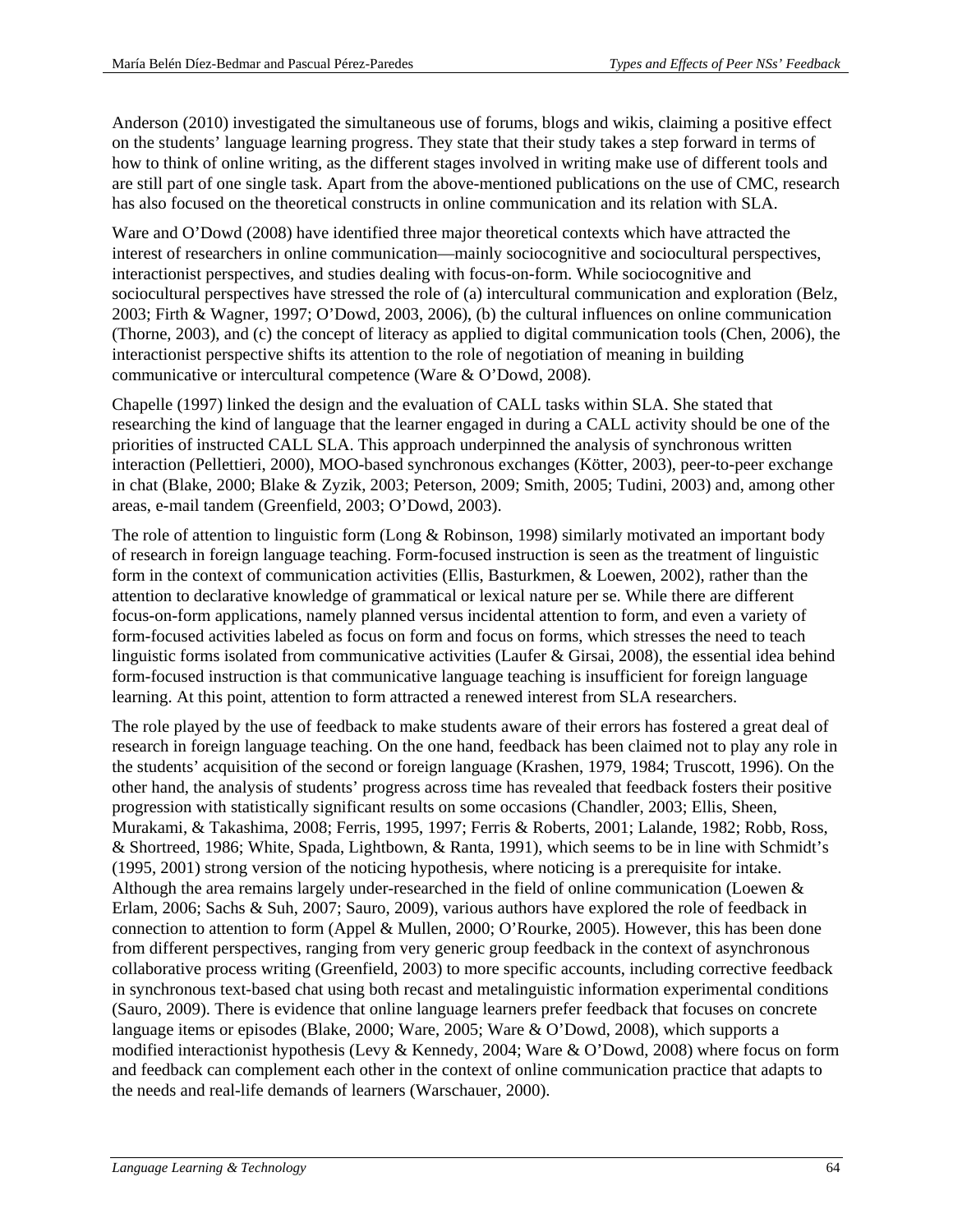While Belz (2006) has investigated how learners can notice their own patterns of use and trace their own language output, which forces learners to survey their own communication, most of the research in the area has concentrated on feedback that involves interaction with peer learners. Ware and O'Dowd (2008) examined the effect of experimental conditions in providing feedback and found that learners are more likely to offer feedback to their peers if they are explicitly instructed to do so. This finding prompts researchers to re-examine the concepts of autonomy and reciprocity in tandem learning. Ware and O'Dowd (2008) developed a taxonomy of LREs which included morphosyntactic, lexical, and affective categories. The first type of LRE was further subdivided into specific feedback or commentary feedback. O'Rourke (2005) investigated tandem feedback in MOO, real-time text, and classroom-based conversation environments. His findings suggest that interlocutors do not show any tendency to focus on formal aspects of problematic utterances and that traditional research frameworks of discourse such as Varonis and Gass's (1985) are to be modified in the context of online communication analysis. Although research in CMC lacks the maturity of more traditional SLA studies, there is room to suggest that CMC and traditional classroom activities may demand different analytical tools that embrace the peculiarities of communication exchanges in both contexts.

The influence of task type and topic on the type of feedback elicited has been researched from different angles. Blake (2000) concluded that, in the context of synchronous CMC chat, jigsaw tasks promoted more productive negotiations than information gap tasks. According to him, lexical confusions are the most common form of negotiation. Smith (2004) found that language learners in his study engaged in negotiated interaction when they were presented with unknown lexical items during the course of task completion. Smith (2005) also investigated the relationship between negotiated interaction and learner uptake in the context of synchronous CMC chat. He investigated 24 intermediate learners and concluded that there is no relationship between learner uptake and lexical acquisition. Yilmaz and Granena (2010, p. 33) have shown that LREs occur during task-based synchronous CMC and that "through meaning negotiation learners focus on form". They found that the nature of the task had an impact on whether the LREs were explicit, in 81% of the dictogloss-related LREs, or implicit, in the case of 75% of the jigsawrelated LREs. As regards the content of the feedback, Murphy (2010) found that learners exposed to elaborative feedback during Web-based reading scored higher than those receiving feedback which merely indicated the right answer.

Despite the emergence of these new forms of CMC, the use of both forums and wikis for the development of online second language process writing in combination with the provision of feedback remains unexplored. In the following sections we will account for an experience which examined the role of peer, native-speaker feedback in the context of an online collaborative writing task which comprised the use of both forums and a wiki.

# **METHODOLOGY**

# **Participants**

The collaborative experience which is described here was completed by 20 students (age range 19-21, 15 female and five male students). The participants were 10 dyads, each comprising a British student and a Spanish one, taking the course *Gramática Inglesa* (Descriptive English Linguistics) at the *Universidad de Jaén* (Spain) and different Spanish language courses at the Language Centre, University of Leeds (UK), respectively. Their level of foreign language competence can be described as intermediate, as all of them have, at least, a B1 level in the Common European Framework of Reference for Languages (Council of Europe, 2001). These pairs carried out the experience for three months during the academic year 2008/2009. The dyads remained intact throughout the online collaborative writing task.

# **Online Collaborative Writing Task**

The task that the Spanish and British students had to carry out was the writing of a tourist brochure in the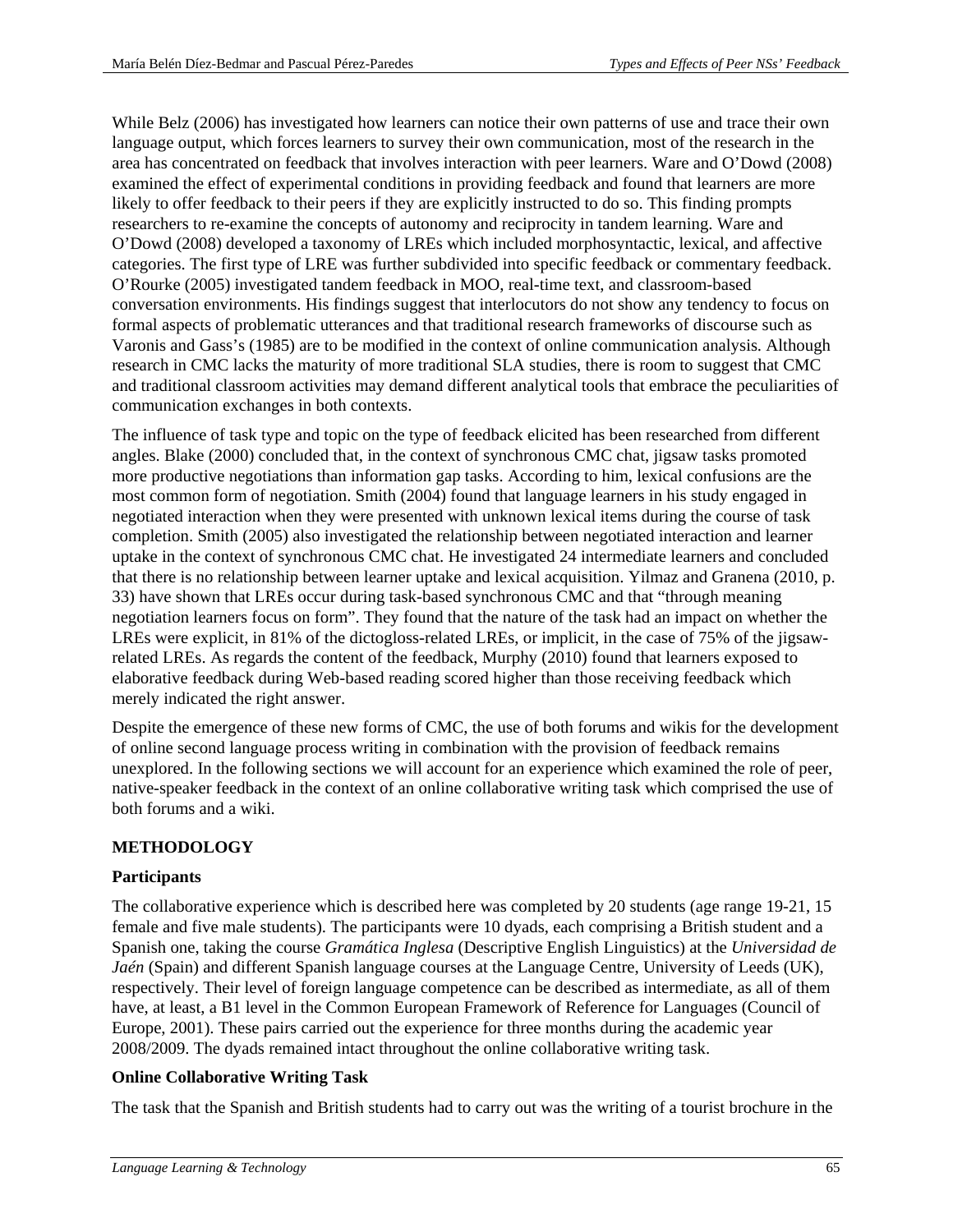foreign language with the assistance of a peer by means of an online collaborative task. As explained before, this genre was selected in order to suit the task to the interests of the British and Spanish students (Warschauer, 2000), since both groups of students were studying subjects related to the tourism field and found it interesting to work on a genre which they were likely to use in their future careers (Diez-Bedmar, 2008). In other words, these students were highly motivated to have this unique opportunity to interact with a native speaker of the foreign language, improve their language skills in that language, and apply them to the tourism field.

The online writing task designed for the development of the students' collaborative experience was created using *[Moodle](http://www.moodle.org/)*, a Course Management System (CMS), also known as a LMS or a Virtual Learning Environment (VLE), a free Web application that educators can use to create online learning sites (see [Appendix A](#page-21-0) for a screenshot). *Moodle* enables the design of language learning experiences by integrating different communication tools and technologies, such as forums, wikis, instant messages and a wide variety of other learning activities (Sánchez-Tornel & Pérez-Paredes, 2008). The sub-tasks or activities in which the online collaborative writing task was further subdivided reflected each of the stages which are normally followed when writing, namely pre-writing, writing and post-writing (Hedge, 1988; Seow, 2002; Sun & Feng, 2009). To allow students to develop their skills during the pre-writing stage, a number of forums were designed (See Table 1 for details). In the case of the writing and post-writing stages a wiki was implemented. As can be seen, the forums were more process-oriented, whereas the wiki was more product-oriented and where learners wrote their final version of the brochure which eventually was used by their peers to provide feedback.

The resulting online collaborative writing task consists of nine stages—or sub-tasks—through which each student is in contact with his/her peer for twelve weeks at the most. Besides the first two stages, where students are provided with an agreement document as well as their peer's information, and the final stage, at which each student uploads his/her final text (i.e., the finished tourist brochure), the other six stages are distributed as follows and have different interaction patterns:

| Stage name of collaborative task      | CMC Interaction pattern |
|---------------------------------------|-------------------------|
| 3. Ice-breakers: meeting each other   | Forum                   |
| 4. Choosing a monument to write about | Forum                   |
| 5. Brainstorming                      | <b>Forum</b>            |
| 6. Looking for information            | <b>Forum</b>            |
| 7. Glossary                           | Collective glossary     |
| 8. Paragraphing and writing           | Wiki                    |

Table 1. *Distribution of the Main Stages in the Online Collaborative Writing Task*

Table 1 shows that each stage requires students to use language in different ways before delving into the writing of the tourist brochure. As a consequence, students are guided through the typical writing as a process stages so that they can later write the brochure by using the input from the previous pre-tasks. This is the reason why students were encouraged to complete the stages one after the other (for an average of 10 to 12 days each; except for the wiki, which was envisaged to take longer), even though they had access to all stages from the very beginning of the online collaborative writing task to cater for the students' time needs. In fact, each dyad was engaged in each stage for a different number of days.

Apart from these stages, the virtual platform also offered students practical reference information. Thus, on the left-hand side of the screen (see Appendix A), students were provided with links to monolingual, bilingual and specialized dictionaries online, as well as Web pages related to tourism. On the right-hand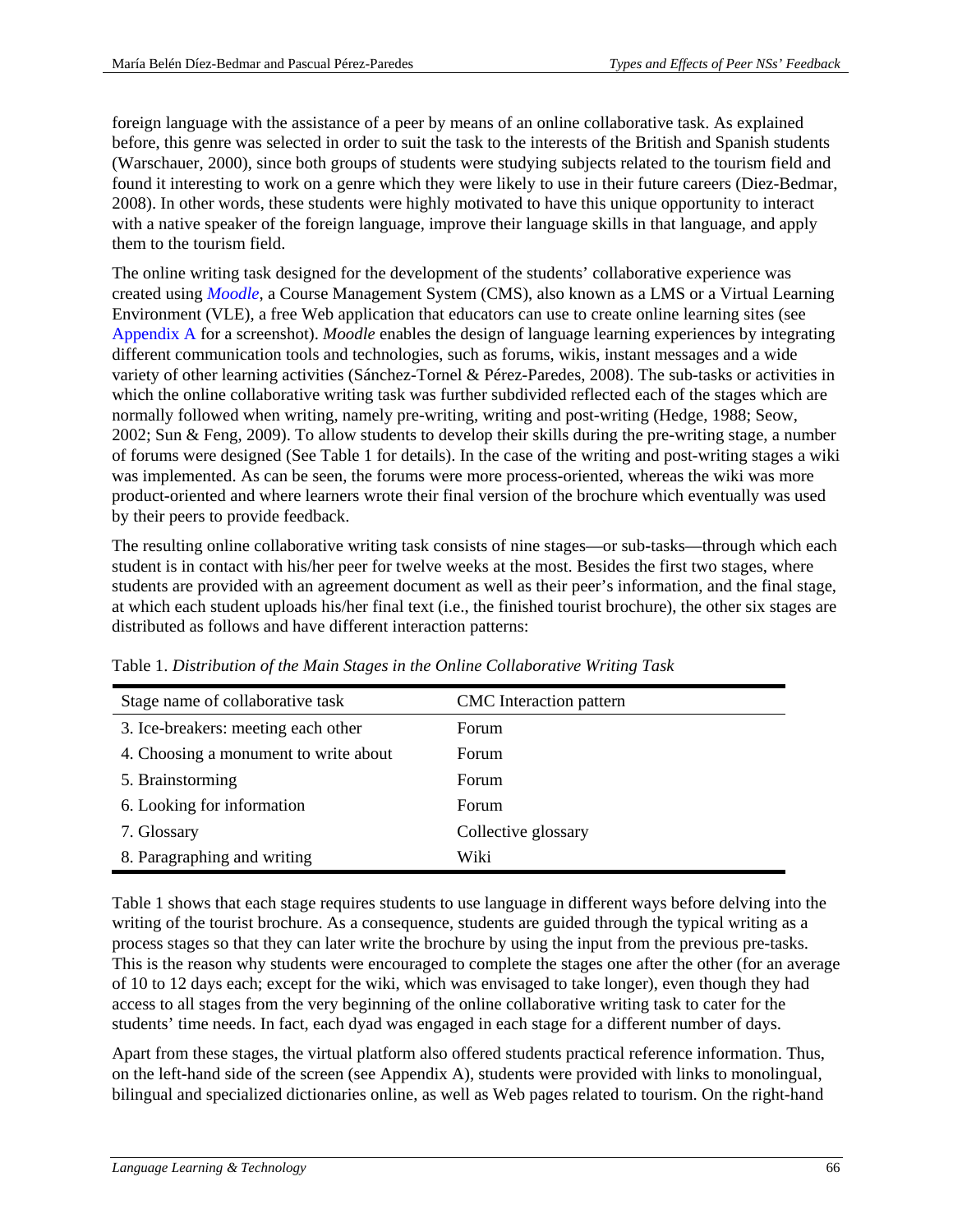side, each student could check the deadlines for the various stages, the updates he/she had from his/her peer, the participants which were connected at that same time to the platform and the email address of the technician responsible for resolving any problems posed by the functioning of the virtual platform.

Once the virtual platform had been piloted by the researchers to highlight any technical problems, and the problems found had been solved, a seminar was conducted at both universities to inform students of their opportunity to undertake an online writing task with native students of their target language, collect their signed agreement documents, and be shown how to use the virtual platform and proceed with the online writing experience. During this seminar, students were advised to use their foreign language instead of their native language; Spanish in the case of the British students, and English in the case of the Spanish students. Similarly, students were encouraged to provide their peers with as much feedback as they considered convenient—or were asked for by their peers—and as detailed as possible in order to improve their peers' texts. In fact, the instructions for each subtask reminded the students to provide feedback to their peers at least once, as can be seen in [Appendix B.](#page-22-0) Finally, students were advised to follow the guidance offered at the beginning of each forum and the wiki, so that they could become familiar with the purpose of each stage (See Appendix B). When the students had enrolled in the virtual platform after the seminar, the last step consisted in the establishment of the pairs who would work together during this online task. All the participants in the study had at least a B1 level in the foreign language, which means they were capable of expressing their opinions.

# **Quantitative and Qualitative Analyses**

# *Quantitative Analysis: Data Extraction*

For the purposes of this paper, two corpora were compiled with the Spanish and the English students' contributions to the forums, on the one hand, and the wiki, on the other. Since the first research question is 'What amount and type of feedback do English peers provide for Spanish students in the context of an online writing task?', and the second is 'How do Spanish students react to that feedback, as seen in their linguistic behaviour or written output?', each corpus was further subclassified into the language produced by the Spanish students and that provided by the English ones. Thus, the first corpus consists of the 6,230 words that the Spanish students contributed to the four forums (Table 1) and the 3,050 words written by the English peers. Therefore, the total 9,280 words constitute a 'peripheral type' of learner corpus (Nesselhauf, 2004, p. 128), since it does not include the students' final brochures, but rather the students' asynchronous interactions while doing the pre-writing tasks. The second corpus is composed of the contributions to the wikis. As was the case with the forum corpus, it was further subdivided into those contributions made by the Spanish students and the ones by the English peers. The Spanish students' section constitutes a 'more typical' learner corpus (Nesselhauf, 2004, p. 128), since the 9,002 words which the Spanish students wrote correspond to the versions of the tourist brochure handed in by the Spanish learners, that is, the product of the writing process. The second subcorpus consists of the feedback that the English students provided their Spanish peers with (1,121 words). In total, 10,123 words have been analyzed in this second corpus.

The compilation of these two corpora enabled us to examine the contexts in which the students' interactions took place on a textual level as well as to explore relationships between textual features and the feedback provided by the learners, an analysis of great interest which allows us to gain better methodological understanding of the analysis of learner feedback in CMC.

# **Qualitative Analysis**

<span id="page-5-0"></span>The qualitative analyses described below sought to explore the nature of the English students' feedback provided to their Spanish peers when undertaking an online collaborative task, as well as the effect of such feedback on the Spanish students' writing. The basic unit of description and analysis adopted was the LRE, as defined by Swain and Lapkin<sup>[1](#page-23-0)</sup> (1998, p. 326) and used in recent studies such as Ware and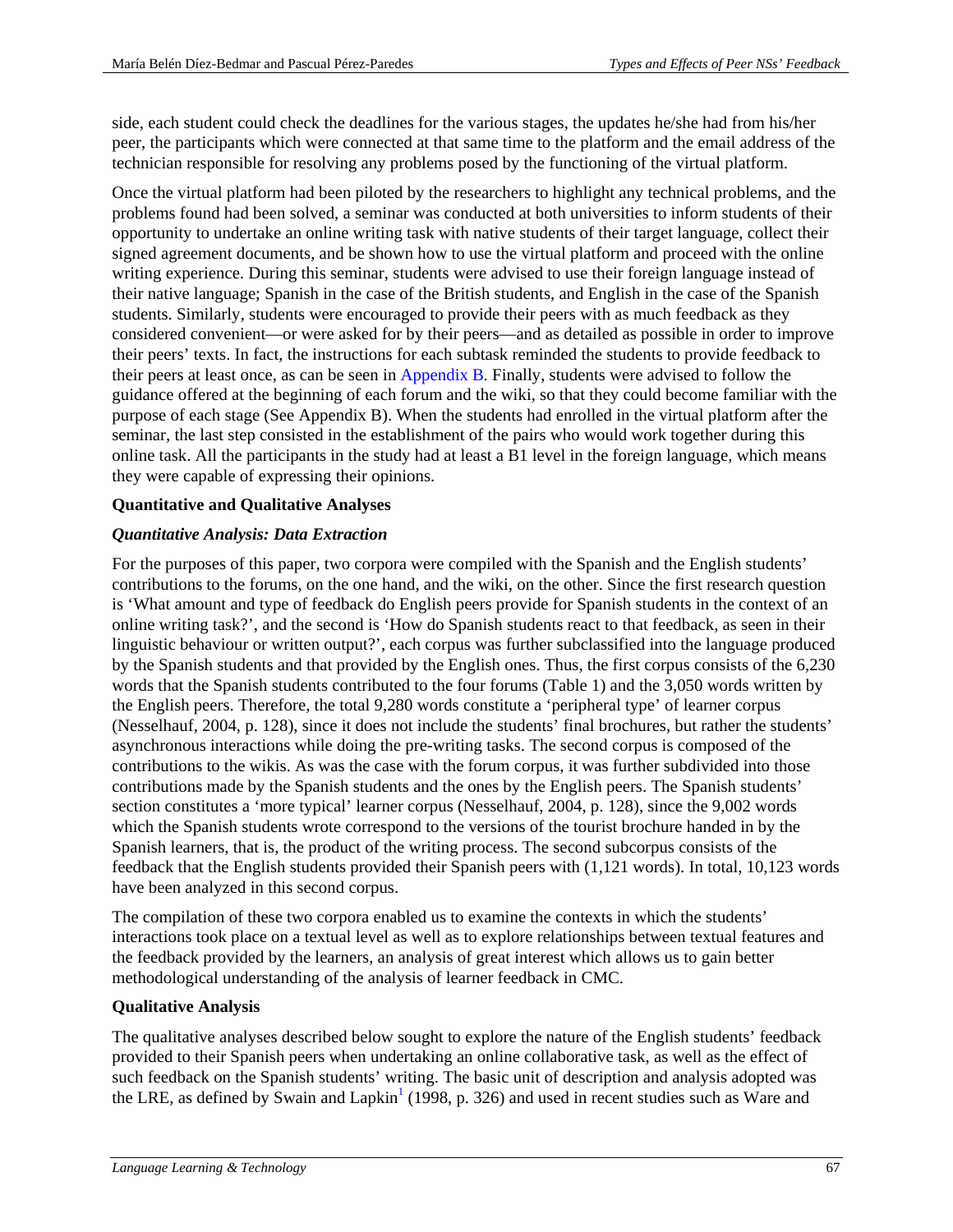O'Dowd (2008). In fact, Ware and O'Dowd's (2008) classification of LREs into morphosyntactic, lexical and affective, and the further subclassification of morphosyntactic LREs into specific or commentaries (Ware & O'Dowd, 2008, p. 47-48), was used to conduct a pilot study with five dyads, the purpose of which was to analyze if Ware and O'Dowd's classification of LREs would suit the examination of our data. Once we had independently classified the LREs in our data, it was clear that some LREs could not be coded following the original classification. As a result, a further expanded classification of LREs was designed to cater for all the LREs in our learner corpora. In the new expanded taxonomy not only morphosyntactic, but also lexical LREs, were divided into specific and commentary types, as seen in the interactions<sup>2</sup> below:

Morphosyntactic LRE, specific:

<span id="page-6-1"></span><span id="page-6-0"></span>Spanish student's text: " $\dots$  as its name suggest..."<sup>3</sup>

English peer's LRE: "… as its name suggests…" (pair 4)

Morphosyntactic LRE, commentary:

Spanish student's text: "The ones in the top which corresponds to…"

English peer's LRE: "aquí, 's' es usado para la singular" ['s' is used here for the singular] (pair 6)

Lexical LRE, specific:

Spanish student's text: "… for the bulk of the edifice"

English peer's LRE: "building" (pair 9)

Lexical LRE, commentary:

Spanish student's text: "The finds included several coffins..."

English peer's LRE: "findings - finds is too informal" (pair 5)

Affective LREs were also further subclassified into those in which the students used metalanguage in a broad sense and those which were goal-oriented, namely, those which were provided at the end of the Spanish students' texts to encourage the peer to continue on doing the task or keep in touch for the sake of the successful completion of the writing task:

Affective LRE, metalanguage, commentary:

English peer's LRE: "wow MUYYYYY BIEN, es excelente" [wow, VERRRRRY GOOD, it's excellent] (pair 4)

Affective LRE, goal-oriented:

English peer's LRE: "I hope you understand my correction" (pair 29)

Apart from these LREs, the pilot study conducted on our data revealed that some LREs contained information on more than one of the three aspects outlined above. Therefore, compound LREs were introduced in the taxonomy, as can be seen in [Table 2,](#page-7-0) and these are exemplified and explained below: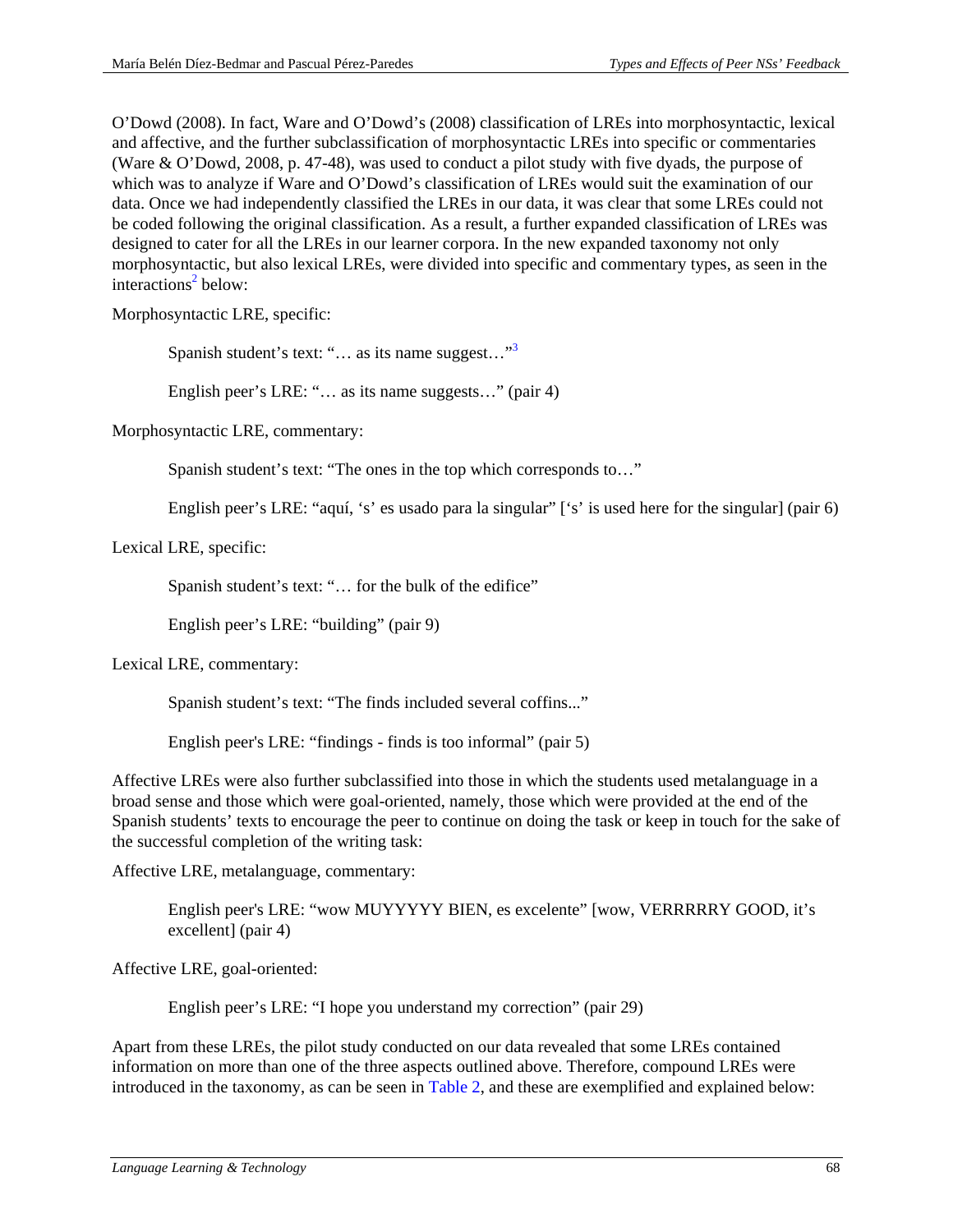|            | Compound LREs                  |                                  |                          |                                                         |
|------------|--------------------------------|----------------------------------|--------------------------|---------------------------------------------------------|
| Specific   | Morphosyntactic $+$<br>lexical | Morphosyntactic<br>$+$ affective | Lexical $+$<br>affective | Morphosyntactic $+$<br>$lexical + affective$<br>(M/L/A) |
| Commentary | Morphosyntactic $+$<br>lexical | Morphosyntactic<br>+ affective   | Lexical $+$<br>affective | Morphosyntactic $+$<br>$lexical + affective$<br>(M/L/A) |

#### <span id="page-7-0"></span>Table 2. *Compound LREs*

Morphosyntactic and lexical LRE:

Spanish student's text: "... such as the one we are centre on, the Blackpool Tower."

English peer's LRE: "no podemos decir solo CENTRE, tenemos que decir centering or focussing on" [one cannot only say CENTRE, we must say *centering* or *focusing on*] (pair 1)

In this case, the English peer provides the Spanish student not only with an alternative for the word centre (i.e., lexical), but also cautions the Spanish student about the use of the preposition in the prepositional verb (i.e., morphosyntactic).

Morphosyntactic and affective LRE:

English peer's LRE: "Hola [name] - Es muy bueno! Hay uno o dos palabras, pero todos es bueno. Importante - es it's history - no es his history. Es Paul, pero los cathedral no es masculino." [Hi there [name]- It's very good! There are one or two words, but it's all right. Important: it is *it's history* not *his history*. Paul is ok but cathedral is not masculine] (pair 4)

In the example above, the English student congratulates the Spanish one on the text (i.e., affective) and also corrects the use of the possessive adjective 'his' (i.e., morphosyntactic).

Lexical and affective LRE:

Spanish student: "if we have in account"

English peer's LRE: "Esto es gramaticalmente correcto, pero 'if we remember'/'at the time of' es mejor" [This is grammatically correct, but 'if we remember'/'at the time of' sounds better] (pair 6)

The English student's (incorrect) claim in his LRE that the expression 'have in account' is correct is the affective part in the compound LRE, whereas the suggestion of 'if we remember' or 'at the time of' corresponds to the lexical part of the LRE. Finally, the last type of compound LRE is the one which includes morphosyntactic, lexical, and affective information. Let us consider:

Spanish student: "As an anecdote we could mention that the real reason of building this abbey was because of redemption"

English peer's LRE: "Esto es gramaticalmente correcto, pero 'redemption' es muy general. Quizá sería preferible decir 'the real reason for building this abbey was because Edward wanted redemption.'" [This is grammatically correct, but 'redemption' is far too general. Perhaps it is preferable to say 'the real reason for building this abbey was because Edward wanted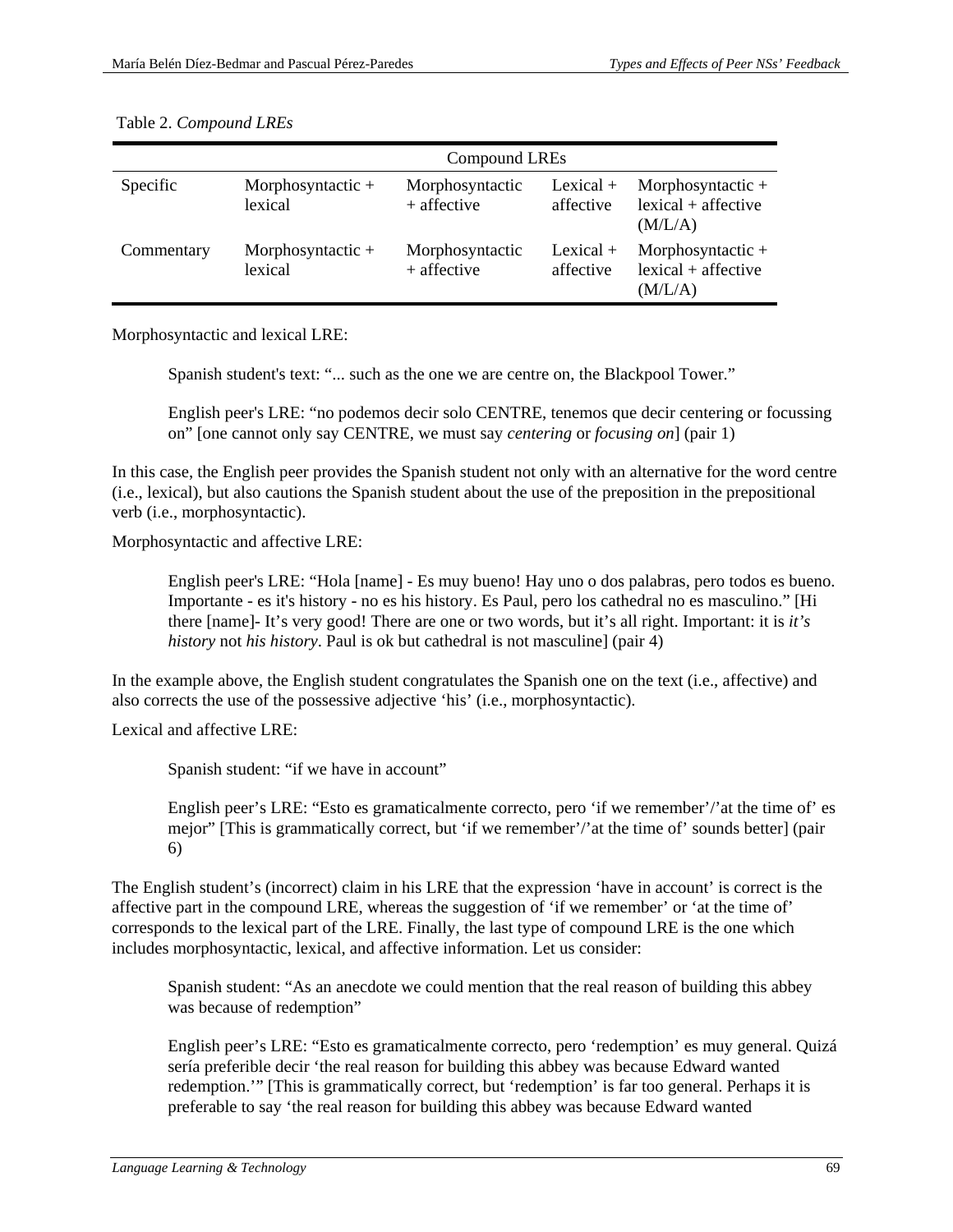redemption.'] (pair 6)

Thus, the English peer provides feedback on the use of the word 'redemption' (i.e. the lexical part of the LRE), corrects the use of the preposition "of" (morphosyntactic part), and acknowledges that the Spanish student's sentence was grammatically correct (affective).

The second research question, namely the effect triggered by the English peers' feedback, demanded a learner corpus-based classification of those effects. In other words, we analyzed how Spanish students used the feedback provided by their peers. In order to answer this question, the brochure was used to check what feedback was incorporated into the students' texts.

After the pilot study, the following classification was made (Table 3):

|  |  | Table 3. Effects of Peers' LREs |  |
|--|--|---------------------------------|--|
|--|--|---------------------------------|--|

|                        | Effects of peers' LREs                             |                             |                                  |                 |                            |
|------------------------|----------------------------------------------------|-----------------------------|----------------------------------|-----------------|----------------------------|
|                        | Morphosyntactic and lexical LREs<br>Affective LREs |                             |                                  |                 |                            |
| Feedback<br>is ignored | Learner asks<br>for<br>clarification               | Feedback is<br>acknowledged | Feedback<br>is partially<br>used | Acknowledgement | N <sub>0</sub><br>reaction |

Different types of LREs had different effects on the Spanish students. Regarding morphosyntactic and lexical LREs, students either ignored, acknowledged, partially used LREs or asked for clarification, as can be seen in that order in these examples:

No reaction:

Spanish student's text: "The name Big Ben actually refers not to the clock-tower itself, but to..."

English peer's LRE: "itself is not needed here"

Spanish student's final version: "The name Big Ben actually refers not to the clock-tower itself, but to..." (pair  $10$ )

Learner asks for clarification:

English peer: "Gracia, pero no estoy totalemente seguro que tenenmos que hacer. El fase 8 es un wiki??" [Thanks. But I'm not totally sure what we're supposed to do. Is stage 8 a wiki??] (pair 4)

Feedback is acknowledged:

Spanish student's text: "… are 23 feet square"

English peer's LRE: "… are 23 square feet"

Spanish student's final version: "… are 23 square feet" (pair 4)

Feedback is partially used:

Spanish student's text: "Taking in mind the disposition…"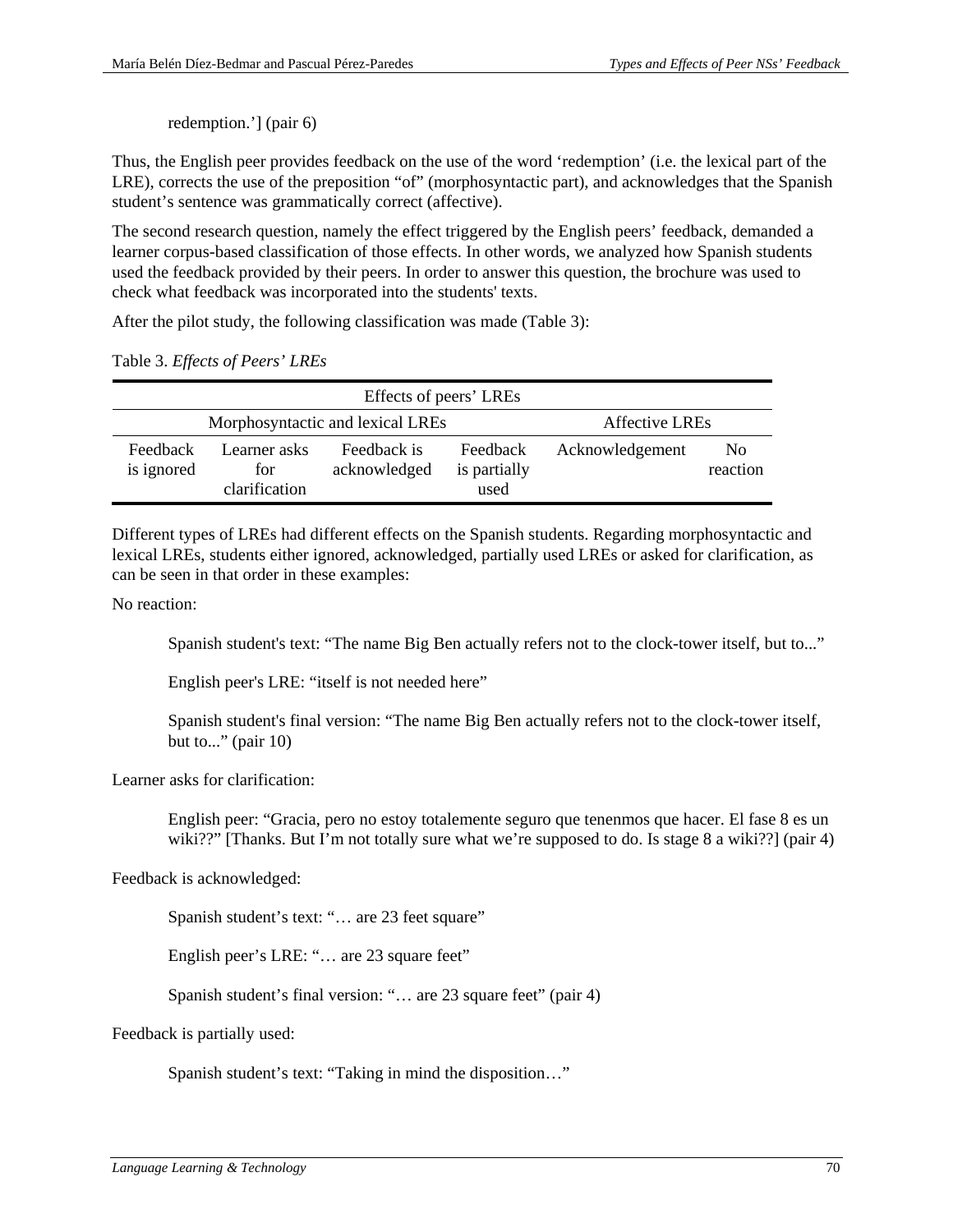English peer's LRE: "Bear in mind that the disposition…"

Spanish student's final version: "Bearing in mind the disposition…" (pair 15)

In the case of affective LREs, the only effects on the Spanish students were either the Spanish student's acknowledgement of the English peer's words/corrections, or the lack of a visible reaction on the part of the student, as exemplified below:

Acknowledgement:

English peer's LRE: "I have tried to correct things that you said to me"

Spanish student: "Thanks!!!" (pair 5)

Lack of visible reaction:

English peer's LRE: "I hope you understand my correction!!!"

Spanish student: no reaction (pair 7)

# **RESULTS**

#### **Forum Posts**

These forums reflect our process approach to writing. The number of LREs varies in each of the forums: 10 LREs were found in the *Choosing a monument* and *Brainstorming* forums, seven in *Looking for information* and four in the *Meeting each other* forum.

Regarding our first research question, although nine out of ten native speakers did provide feedback in the forums, the mean of LREs for the four forums analyzed is 3.1 LREs per pair. This indicates that even when feedback was required by the instructors, participants failed to comply with the instructions. Some pairs outperformed others, with English peers in pairs one and five offering 11 and nine LREs respectively to their non-native peers. The native speaker in pair three provided no feedback at all to his peer, while the remaining native speakers either offered one or two LREs in the four forums altogether.

The other two forums, *Meeting each other* and *Looking for information* yielded four and seven LREs respectively, which points to the fact that providing feedback is not disconnected from the subject matter and the type of task of the pre-writing tasks. The lower number of LREs in the case of *Meeting each other* may be due to the main aim of this forum (i.e., an ice-breaker). Accordingly, learners may have perceived that there was a clash between the pragmatic nature of the forum itself and the very fact of providing linguistic feedback on the other. *Choosing a monument* and *Brainstorming* yielded 10 LREs each, and stand out as more feedback-sensitive forum-tasks than the other two forums.

Apart from the amount of feedback provided, a key aspect in our study is the analysis of the type of feedback offered by the English native speakers to their Spanish peers. In the four forums altogether we were only able to find 31 LREs, including 28 affective goal-oriented LREs, two simple Lexical specific LREs, and one Compound Morphosyntactic/Lexical/Affective Commentary LRE. [Table 4](#page-10-0) summarizes these findings: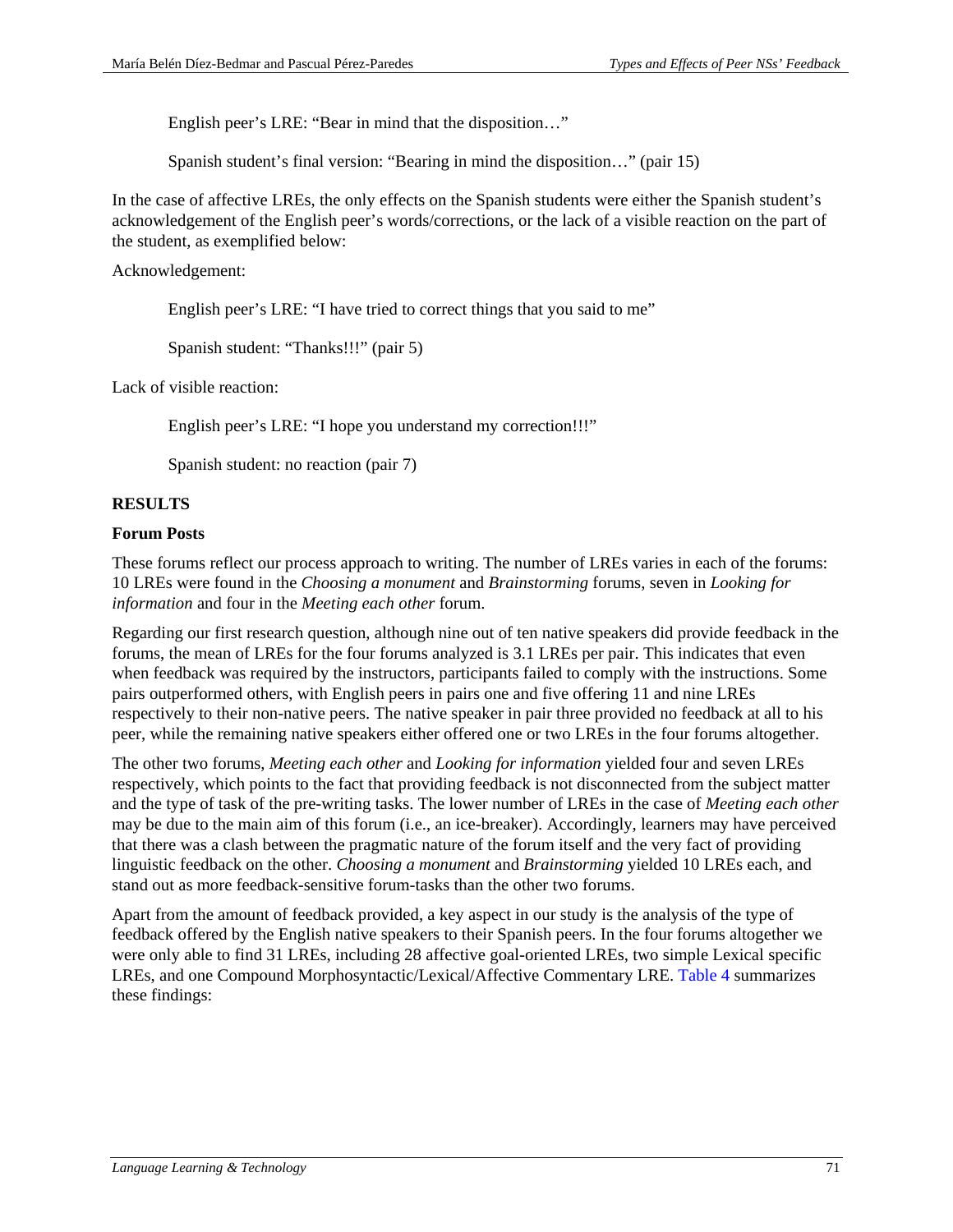| Type of feedback                                | <b>LREs</b> | Number of LRE words | % discourse English speakers<br>devoted to LREs |
|-------------------------------------------------|-------------|---------------------|-------------------------------------------------|
| Affective goal-oriented                         | 28          | 462                 | 15.0%                                           |
| Simple Lexical Specific                         |             | 142                 | 4.6%                                            |
| Morphosyntactic/Lexical/Affective<br>Commentary |             | 15                  | 0.5%                                            |

#### <span id="page-10-0"></span>Table 4. *Types of Feedback in All Four Forums*

Affective goal-oriented LREs in the *Meeting each other* forum show different long-term collaboration goals on the part of the British students such as:

"no te preocupas este proyecto de momento, tenemos mucho tiempo" [don't worry, we have plenty of time to finish this project] (pair 1).

In the *Choosing a monument* forum, affective goal-oriented LREs focus on:

The appropriateness of the choice by the Spanish native speakers:

"Pienso que es una elección muy Buena" [I think it's a very good choice] (pair 2);

The degree of familiarity of the English native speaker with the chosen monument:

"Hola [name], Lo siento que no he resondado mas pronto - desfase horario! […] No conozco el castillo de husting" [Hi there [name]. I'm sorry I didn't get back to you earlier. I am not familiar with Husting Castle] (pair 5);

Or a combination of both:

"Pienso que Westminster Abbey es un bien elección. El edeficio es muy interesante y hermoso. [...]" I think Westminster Abbey is a good choice. The building is very interesting and beautiful…] (pair 6).

In *Brainstorming*, the number of LREs remained the same as in the previous forum. The affective goaloriented LREs included:

General goal-oriented feedback:

"Como va su presentaion?" [How is your presentation going?] (pair 1);

Doubts about the way to proceed:

"Gracia, pero no estoy totalemente seguro que tenenmos que hacer. El fase 8 es un wiki?[…]" [Thanks but I'm not 100% sure what we're supposed to do. Is stage 8 a wiki?] (pair 1).

Messages to keep the partnership alive and effective:

"Puedes escribir pronto porque necesito terminar mi proyecto en el martes 14th, gracias." [Can you write back soon? I need to finish my project on Tuesday the  $14<sup>th</sup>$ . Thanks] (pair 10).

Some of these feedback LREs are not immediately related to the forum-specific task but rather to the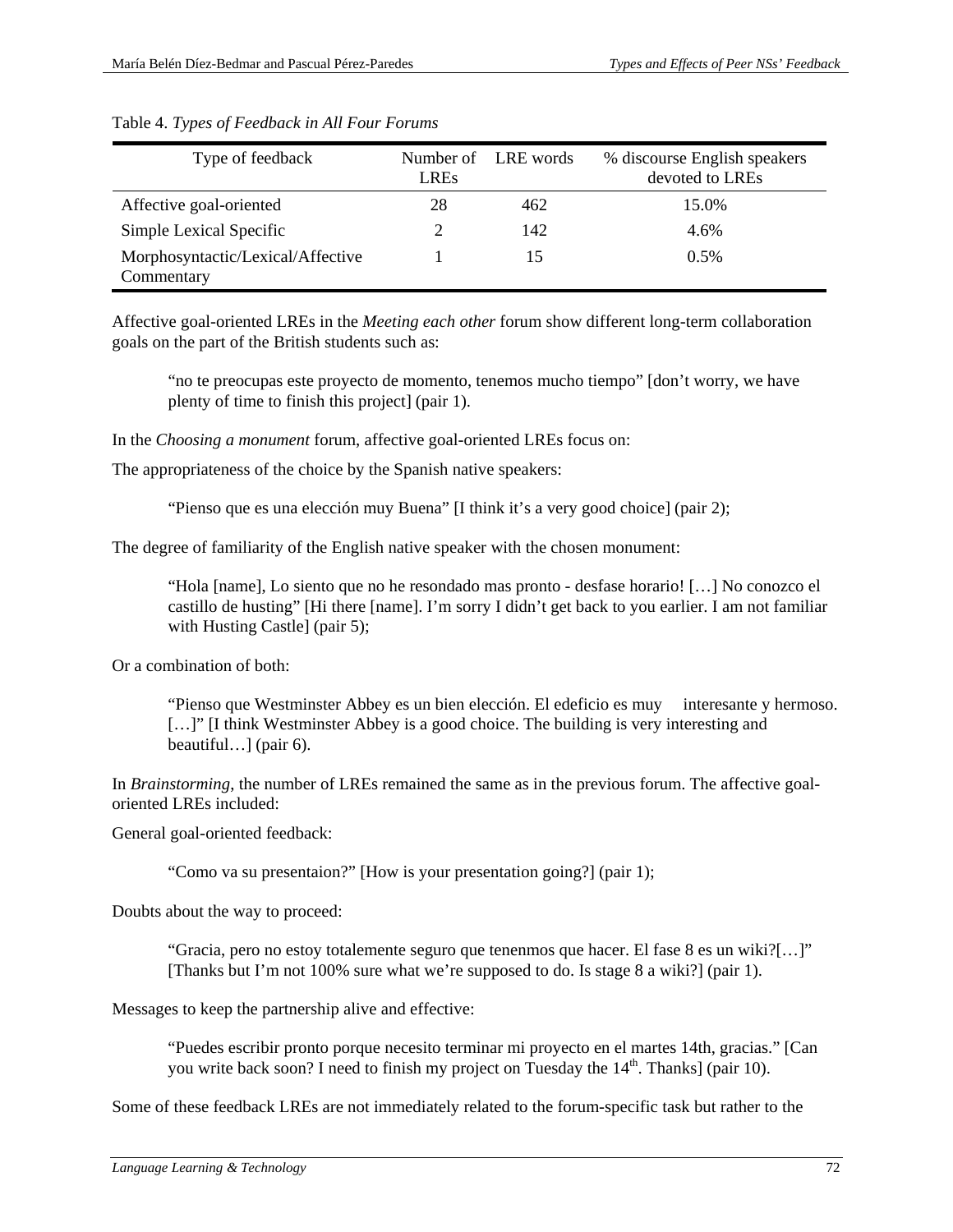more general task goals. In the *Looking for information* forum, the number of LREs decreased as compared with the previous forum. The goal- oriented LREs included:

General feedback on the quality of the work so far:

"Pienso que su presentacion es fantastic" [I think your presentation is fantastic] (pair 1);

Suggestions to improve:

"Tengo una sugerencia; quizás si ponerías el parte sobre el turismo al fin sería mejor?" [I have a suggestion: perhaps if you put the tourism section at the end, it would be better?] (pair 5).

Simple lexical specific LREs:

"Mas información. El seccion fondo es 'brickwork' and 'Anston limestone.' El torre es 'cast iron'. El reloj es 55 metres altura. […]" [ More information. The "seccion fondo" is brickwork and "Anston limestone" The tower is "cast iron". The clock is 55 metres high…] (pair 10).

This learner has captured the essence of collaborative feedback. He has read his peer's previous posts, identified problem lexical areas and provided specific feedback that can be of great use to his peer.

There is one Compound M/L/A LRE where the English native speaker seems to praise his peer's efforts while also offering morphosyntactic and lexical feedback:

"la lengua que utliazas es muy complicado...pienso que vas a tener un bien nota" [The language you use is complicated. I think you will get a good grade] (pair 1).

This is an illustration of the difficulties in assessing the types of LREs when they are not simple replacements of text or they involve commentaries and interaction with a peer learner.

The second research question in this paper entailed the analysis of the type of effects on the Spanish peers. The data show that morphosyntactic/lexical feedback was acknowledged and incorporated. Goaloriented, affective feedback, however, was either responded to positively in 10 LREs or had no effect in 18, yielding only one request for clarification. Although the amount of LREs of non-affective nature is low and only applies to one of the pairs, it is interesting to highlight that this feedback was promptly acknowledged by the Spanish peer. As regards goal-oriented feedback, 58% of the LREs triggered no language-based reaction, while in 35.4 % of the LREs the student thanked his/her peer for the feedback provided.

Lastly, we looked at research question number 3. Thus, we analyzed LREs in terms of length, that is, in terms of the amount of words provided in each LRE individually. Altogether, 619 words were used in all the LREs in the forums, with *Choosing a monument* leading the count with 258 words, *Brainstorming* immediately after with 233 words and followed by *Looking for information* with 78, and *Meeting each other* with 50 words. This word count also allowed us to calculate a ratio which expresses the relationship between the number of LRE words in a forum and the number of individual LREs in that forum. *Choosing a monument* yielded a ratio of 0.03, followed by *Brainstorming* with a ratio of 0.04, *Meeting each other* with 0.08 and *Looking for information* with a ratio of 0.09, which confirms that certain subject-matters and collaboration goals are more likely to trigger feedback LREs and larger word counts than others.

Similarly, we have considered the number of LRE words in each of the ten pairs. [Figure 1](#page-12-0) shows these results: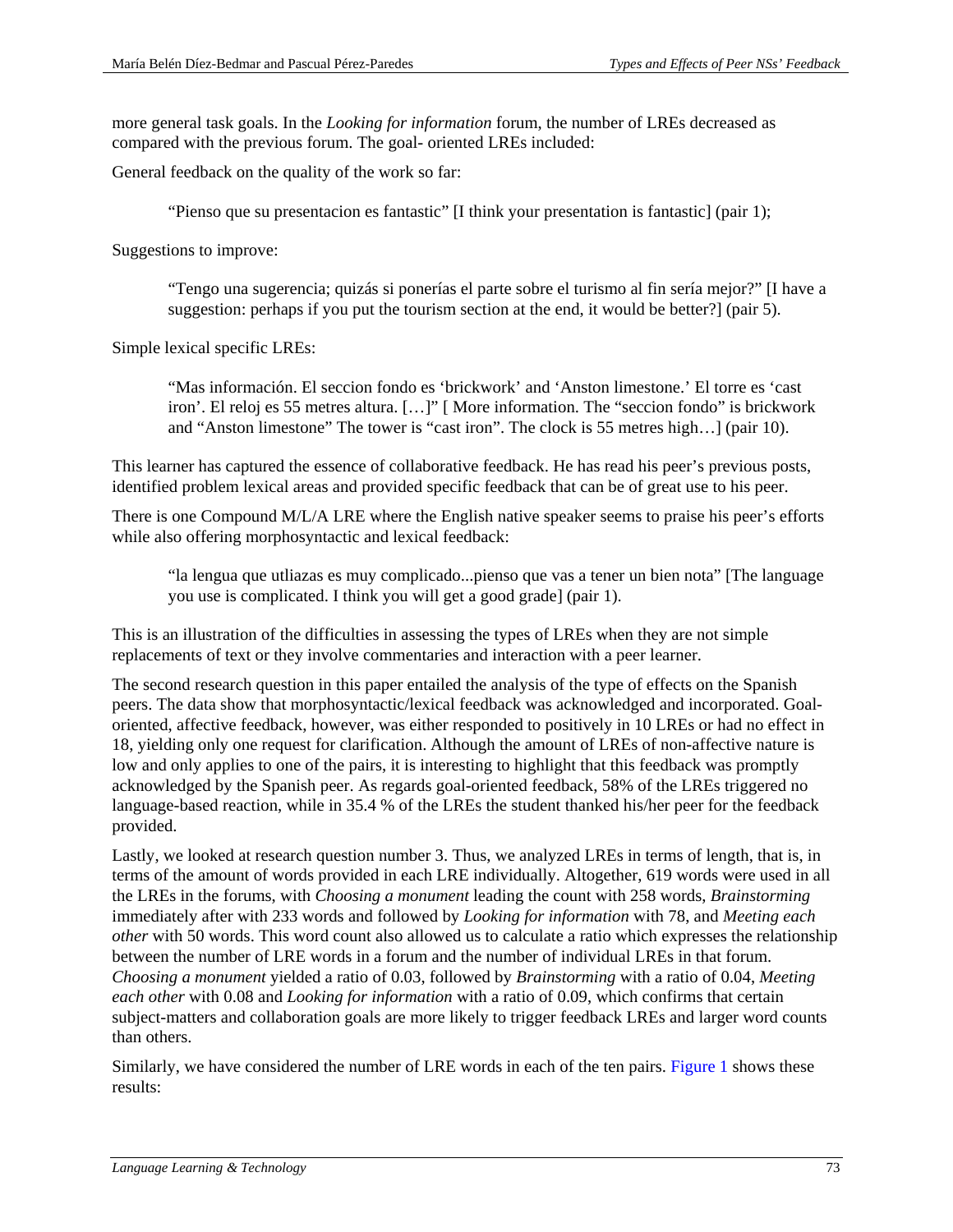

LRE word count/ pair

<span id="page-12-0"></span>*Figure 1.* Numbers of LREs words per pair.

Figure 2 shows the mean of words used in LREs by the ten pairs:



Words/LRE

*Figure 2.* Mean of words in LREs per pair.

Figures 1 and 2 show that while the English native speaker in pair one used 166 words in his LREs, the English native speaker in pair five only used 102 words for the same amount of LREs. Interestingly, the English native speaker in Pair 10 employed the same amount of words as his counterpart in pair one, this time only on two LREs. This finding shows that measures that rely on one single indicator may fail to offer a complete picture of the phenomena under scrutiny or, at least, need to be complemented by others.

In the case of forum-based communication, the number of posts per forum is an indicator of the activity of the pair as well. [Table 5](#page-13-0) shows this information: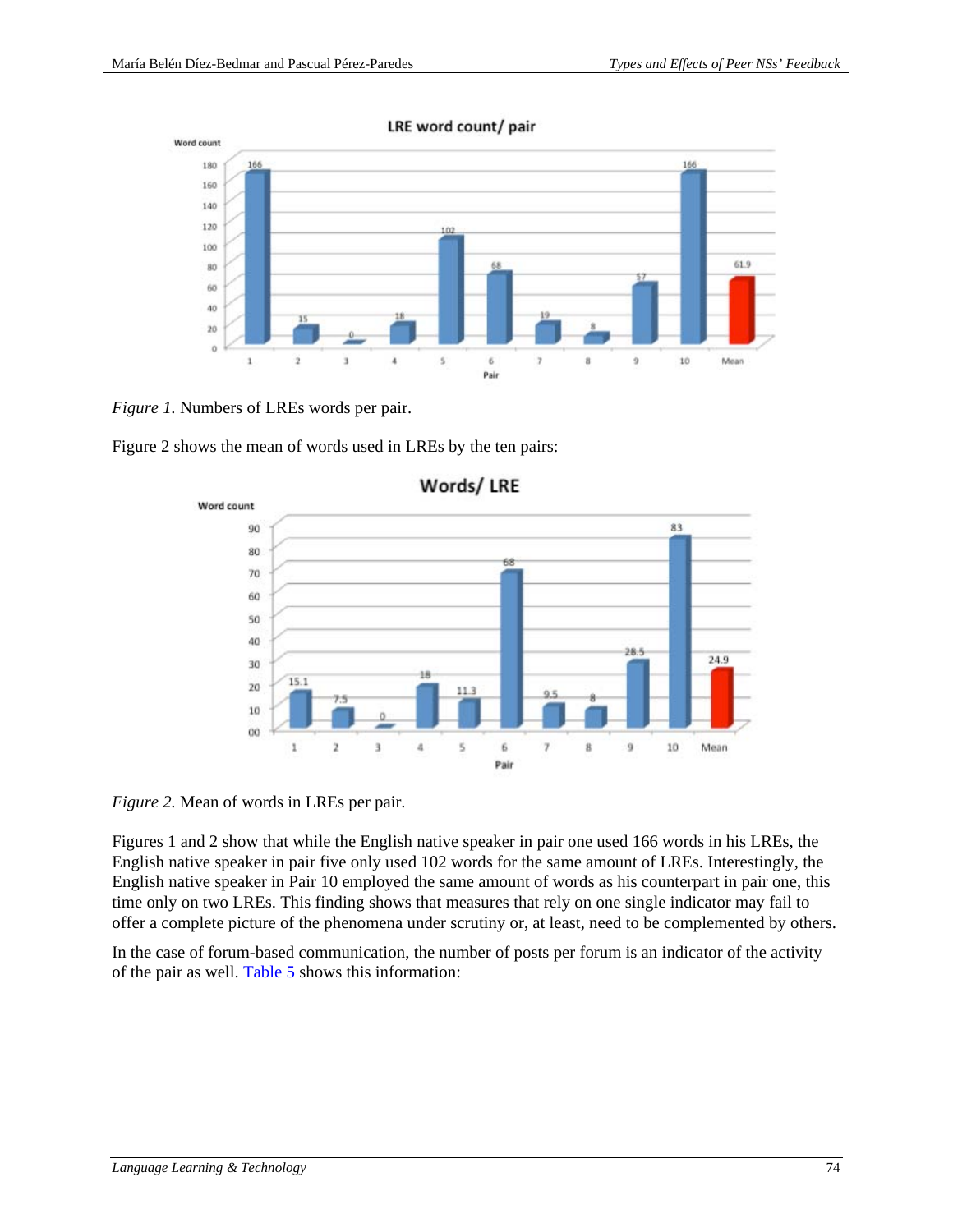| Pair           | No. of<br>posts |
|----------------|-----------------|
| $\mathbf{1}$   | 24              |
| 5              | 19              |
| $\overline{c}$ | 15              |
| 8              | 11              |
| 10             | 11              |
| $\overline{4}$ | 10              |
| 9              | 10              |
| $\overline{7}$ | 9               |
| 6              | 5               |
| $\overline{3}$ | $\overline{c}$  |

# <span id="page-13-0"></span>Table 5. *Number of Posts Per Pair*

Pairs one and five were the most active pairs in the sample, with 24 and 19 posts respectively, followed by pair two with 15 posts and pairs eight and ten with eleven posts each. This seems to be an indication that more posts will generate more LRE feedback, which concurs with the findings expressed above. However, Table 6 shows that writing more posts does not necessarily imply more words:

| Pair           | Meeting<br>each other | Choosing a<br>monument | <b>Brainstorming</b> | Looking for<br>information | Total<br>words |
|----------------|-----------------------|------------------------|----------------------|----------------------------|----------------|
|                | 149                   | 415                    | 196                  | 186                        | 946            |
| $\overline{2}$ | 229                   | 348                    | 47                   | 81                         | 705            |
| 3              | $\overline{0}$        | $\overline{0}$         | $\theta$             | $\theta$                   | $\Omega$       |
| 4              | $\theta$              | 184                    | 136                  | 66                         | 386            |
| 5              | 375                   | 520                    | 173                  | 299                        | 1,367          |
| 6              | 40                    | 334                    | 70                   | 36                         | 480            |
| 7              | 38                    | 235                    | 73                   | 124                        | 470            |
| 8              | 234                   | 202                    | 379                  | 20                         | 835            |
| 9              | 450                   | 435                    | 105                  | 92                         | 1,082          |
| 10             | 162                   | 170                    | 128                  | 12                         | 472            |

Table 6. *Words Written by the Spanish Peers in Each of the Forums*

This time pair five leads the count with 1,367 words, followed by pair nine with 1,082 words and pair one with 946.

As for the number of days of activity [\(Table 7\)](#page-14-0), it takes the most productive pair, number 1, longer to complete their tasks, that is, 78 days; 60 days in the case of pair 5, 62 in the case of pair two, and 67 in the case of pair 11. Pair eight completed their writing task in just 28 days while pair three spent just three days working on their forums, so it makes sense that their output was highly insignificant.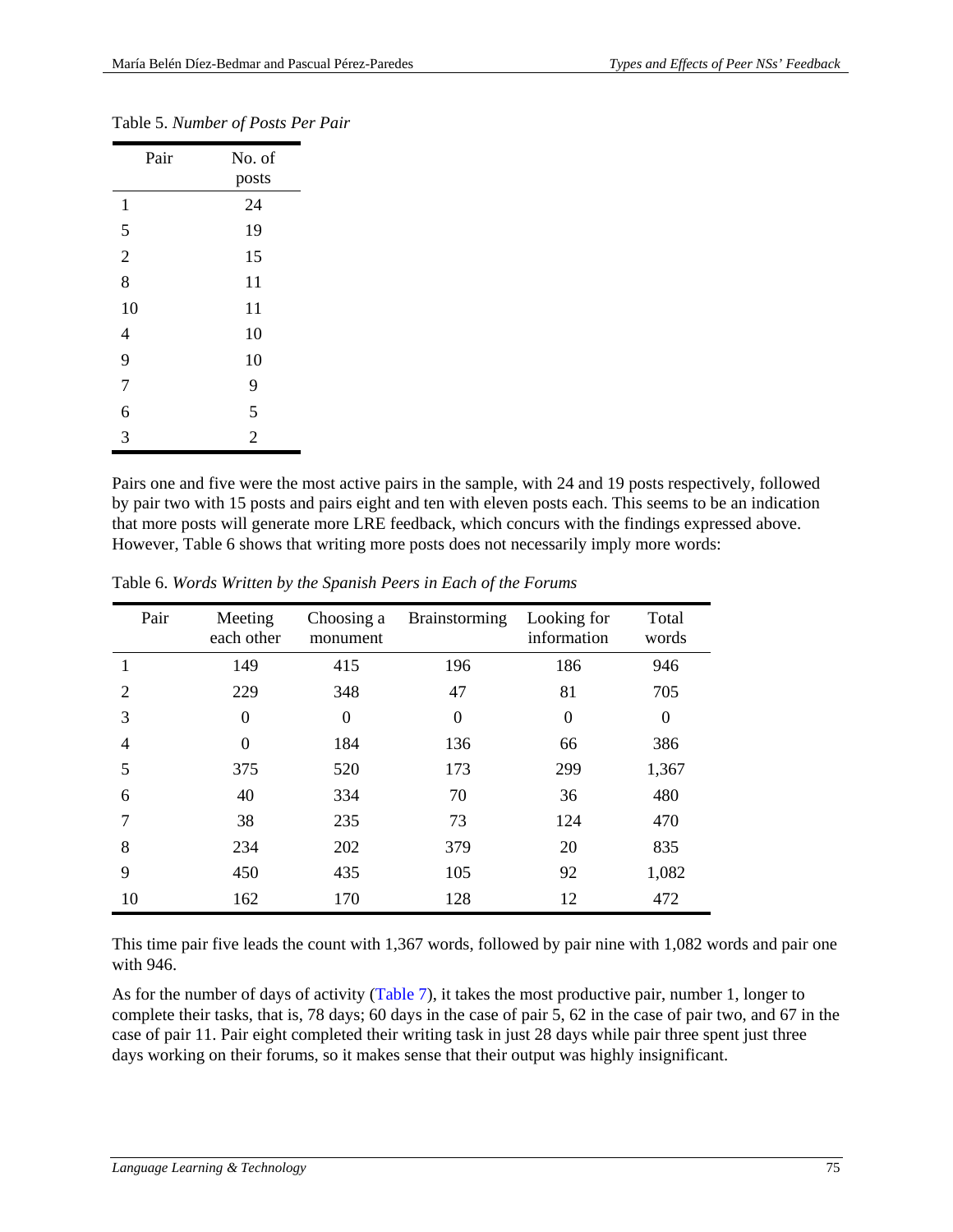| Pair | Forums             |                        |               |                            |  |
|------|--------------------|------------------------|---------------|----------------------------|--|
|      | Meeting each other | Choosing a<br>monument | Brainstorming | Looking for<br>information |  |
|      | 27                 | 43                     | 3             |                            |  |
|      | 26                 | 26                     |               |                            |  |
|      |                    | 0                      |               |                            |  |
|      |                    | 6                      | 9             |                            |  |
|      | 15                 | 27                     | 6             | 12                         |  |
| 6    |                    | 33                     |               |                            |  |
|      |                    |                        |               | 11                         |  |
| 8    | 19                 | 3                      |               | 3                          |  |
| 9    | 11                 | 38                     | 28            |                            |  |
| 10   |                    | 33                     | 27            |                            |  |

<span id="page-14-0"></span>

| Table 7. Number of Days of Activity for Each of the Forums |  |  |
|------------------------------------------------------------|--|--|
|                                                            |  |  |

Pair eight offered the same amount of LREs as pair 10 in less than half the number of days, which points to the fact that the number of days that a forum is active is not a reliable indicator of feedback output in terms of LREs.

Once the results obtained regarding the three research questions have been provided for the students' interactions in forums, the findings revealed in the data in the wikis will be provided in the same order.

# **Wikis**

Regarding the first research question, the results obtained when analyzing the students' interactions in the wiki reveal that the 10 English students offered their Spanish peers a total of 219 LREs. As can be seen in Table 8, the mean of LREs is 21.9, which ranges between zero LREs in the case of pair eight and 53 LREs provided by the English peer in pair five.

| Pair           | LREs in wikis  |
|----------------|----------------|
| 1              | 31             |
| $\overline{2}$ | 23             |
| 3              | 22             |
| $\overline{4}$ | 32             |
| 5              | 53             |
| 6              | 25             |
| $\overline{7}$ | 19             |
| 8              | $\overline{0}$ |
| 9              | 4              |
| 10             | 10             |
| Mean           | 21.9           |

Table 8. *Number of LREs Per Pair*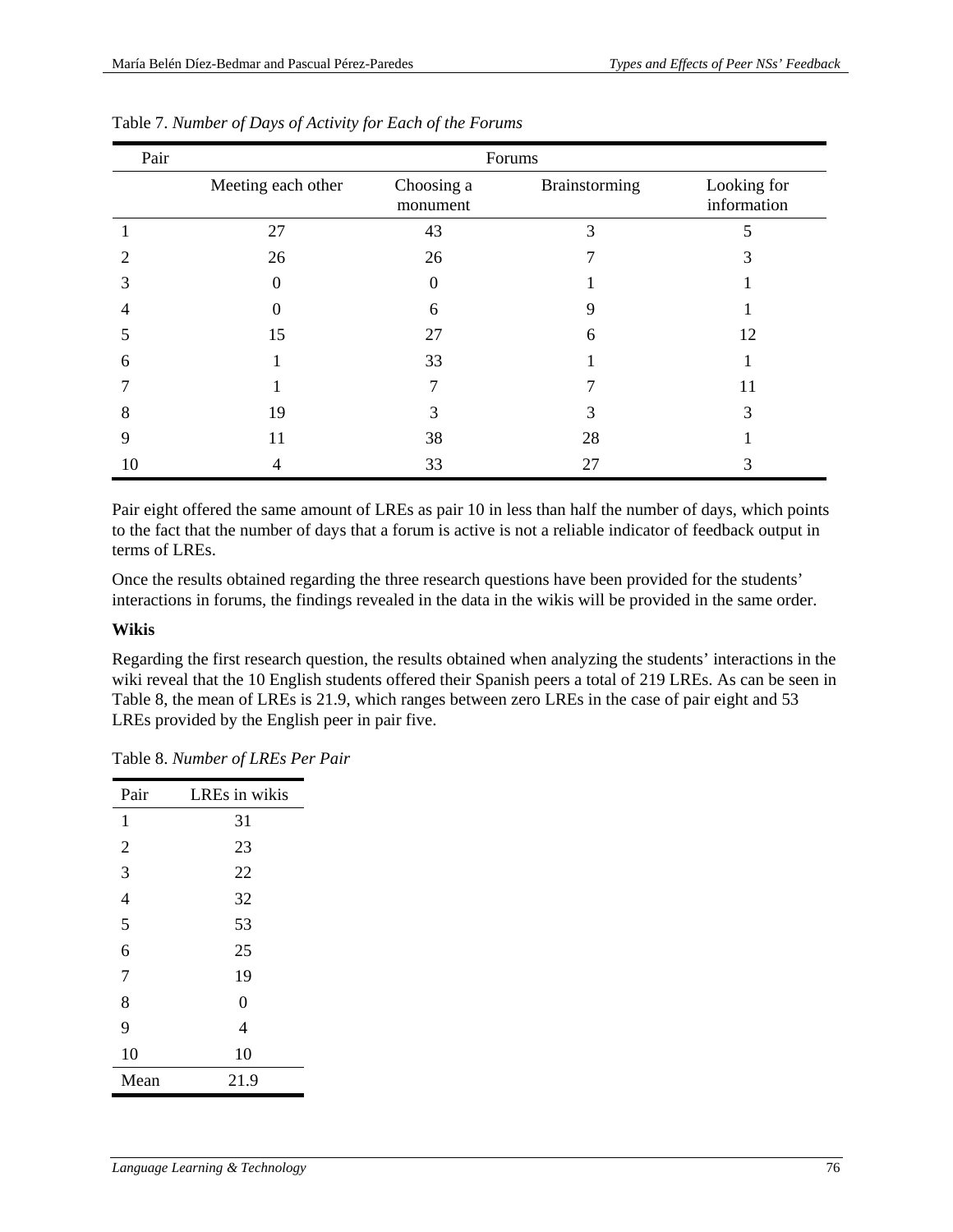When analyzing the types of LREs provided by the English students, it becomes clear that morphosyntactic specific LREs are more frequently used (56%), followed by the use of lexical specific LREs (14%), and compound morphosyntactic and lexical specific LREs (10%). If simple LREs are considered, it can be seen that there is a tendency to just provide a substitute language item for the aspect of the language which is considered incorrect, instead of providing more extended feedback. In fact, the percentages of simple LREs are as follows: morphosyntactic specific (56%), lexical specific (14%), lexical commentary (9%) and morphosyntactic commentary (7%). In the case of compound LREs, there is a preference to use specific LRE types when the aspects of language being corrected are morphosyntactic or lexical (10.4% of the LREs, either simple or compound), and the percentage decreases to 0.45% when commentaries are used. When affective feedback is provided, specific LREs are not used at all, and various words are employed in commentaries, much like when feedback is provided for the use of language in general (simple metalanguage specific LREs).

As our second research question was 'How do Spanish students react to that feedback, as seen in their linguistic behaviour or written output?', the data in the wikis revealed that there are some effects which are related to morphosyntactic and lexical aspects, and others which focus on affective feedback. To begin with those dealing with morphosyntactic or lexical aspects, both in simple and compound LREs, the effect which is most commonly found is that by means of which Spanish students attend and apply their peers' feedback (76.8%). Secondly (12.7% of the cases), the Spanish students' option was to ignore the feedback. Sometimes, this behavior may have been triggered by incorrect feedback. For instance:

Spanish student's text: "Its base is hidden by the building which houses Blackpool Tower Circus."

English peers' correction: "It's base is hidden by the building which houses Blackpool Tower Circus<sup>"</sup>

Spanish student's final version: "Its base is hidden by the building which houses Blackpool Tower Circus." (pair 4)

The third type of effect involves the partial correction of the aspects pointed out in the LREs (6.8%). Table 9 shows the percentages of each of the effects in our data.

| Feedback ignored | Incorporated | Affective<br>No reaction | Affective<br>Thanks | Partial<br>correction |
|------------------|--------------|--------------------------|---------------------|-----------------------|
| $12.7\%$         | 76.8%        | 3.1%                     | 0.45%               | $6.8\%$               |

Table 9. *Types of Feedback Effects*

When students received affective LREs, their most frequent behavior was the lack of language-based reaction (3.1% of the cases) and only in 0.45% of the cases students thanked their peers.

The results obtained concerning the third research question, related to the role played by other variables, are presented here. First, the total number of words which English students employed in their feedback was 1,121. As a result, the mean of words per LRE is 4.9, again showing important differences between pairs. Thus, pair eight has the lowest mean of words per LRE, followed by pair four (2.37) and pair 10 (1.47), while pair six shows the highest (10.68)[. Table 10](#page-16-0) shows the mean number of words used per LRE in wikis.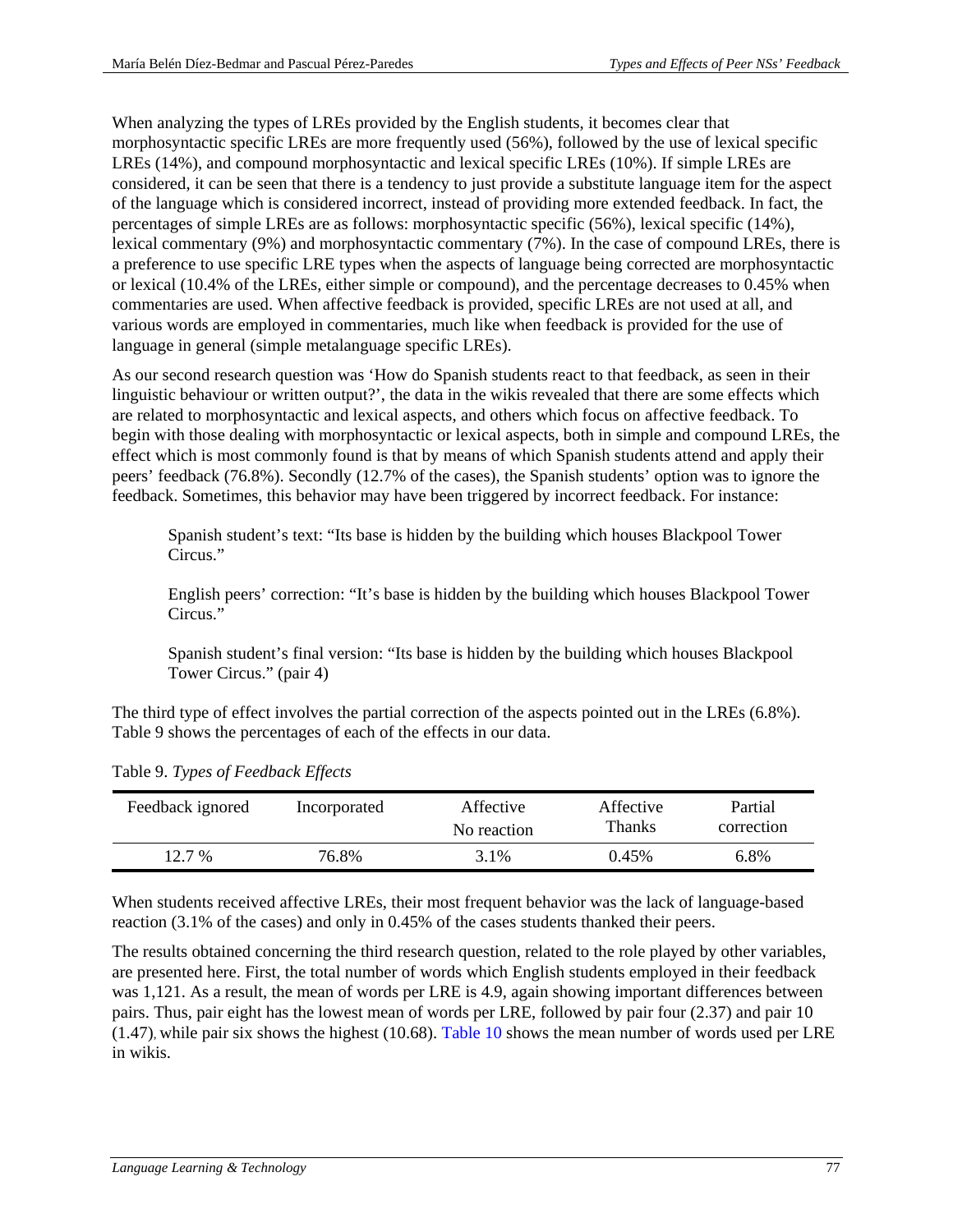| Pair           | Mean words/LREs in wikis |
|----------------|--------------------------|
| 1              | 3.9                      |
| $\overline{2}$ | 3.3                      |
| 3              | 3.0                      |
| $\overline{4}$ | 2.3                      |
| 5              | 6.8                      |
| 6              | 10.6                     |
| 7              | 4.7                      |
| 8              | 0.0                      |
| 9              | 8.2                      |
| 10             | 2.7                      |
| Mean           | 4.9                      |

<span id="page-16-0"></span>Table 10. *Mean Number of Words Used Per LRE in Wikis*

As regards the number of words per LRE type, LREs which are lexical commentaries involve a higher number of words (33.5%), followed by morphosyntactic specific (26.74%) and morphosyntactic commentaries (20.20%). The lowest number of words per type of LRE is seen in metalanguage specific LREs (0%), since they do not trigger any words at all (0%). As revealed in our data, in the case of lexical LREs, commentaries are those which involve the highest number of words, whereas in the LREs related to morphosyntax, the specific LREs are the ones with a higher number of words (Table 11). In fact, our data show that students tend to use the specific type more often, without making any comment on the feedback they are providing.

| Type of feedback           | <b>LREs</b> | Number of LRE words | % discourse English speakers<br>devoted to LREs |
|----------------------------|-------------|---------------------|-------------------------------------------------|
| Morphosyntactic specific   | 121         | 180                 | 1.9%                                            |
| Morphosyntactic commentary | 15          | 136                 | 1.5%                                            |
| Lexical specific           | 28          | 44                  | 0.4%                                            |
| Lexical commentary         | 20          | 226                 | 2.5%                                            |
| Meta commentary            | 5           | 55                  | 0.6%                                            |
| Goal-oriented              | 3           | 32                  | 0.3%                                            |

Table 11. *Types of Feedback in Wikis*

Finally, it is interesting to point out here that the context in which these LREs and interactions took place was a wiki which each pair shared and used as they considered appropriate. As a consequence, each wiki was active for a different number of days and consisted of a varying number of drafts by the Spanish student and a varying number of LREs provided by the English peer: 4.9 days is the mean number of days when the students used the wiki, with values ranging from one day (pair eight) to 14 (pair nine), although the wiki was available to them all since the very start of the task. However, students used the wikis at the very end of the collaborative writing experience, when the deadline was approaching, which determined the amount of days when the wiki was used. Closely related to the days of activity of the wiki is the number of LREs provided by the English peers, since it was expected that the more days the wiki was active, the more LREs would be provided by the English peers. However, our data reveal that, contrary to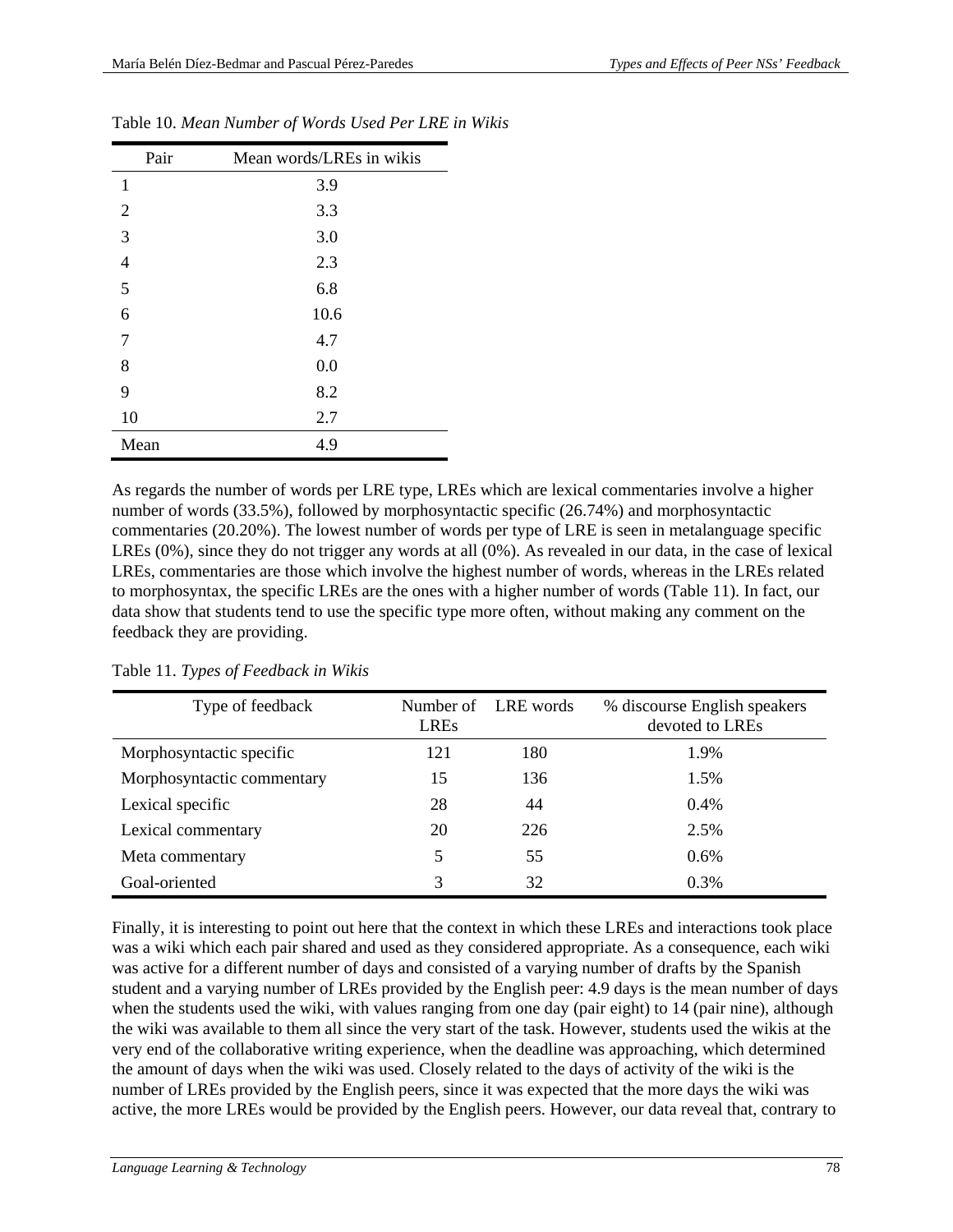expectations, the pair which used the wiki for more days (i.e., pair 9), was the pair in which the English student provided the lowest amount of LREs, if the lack of LREs in couple eight is not considered. Therefore, it seems that there is not a pattern which determines a relationship between the number of days of wiki use and the number of LREs provided, as it can also be seen in the fact that pairs one and two used the wiki for three days each, but in the first one 31 LREs were provided, and in the second one 23 LREs were offered.

# **DISCUSSION**

Our research addresses online communication which integrates different technologies and interaction types, mainly, forum and wiki CMC. This gave us the chance to explore, for the first time in the academic literature, how peer feedback manifested itself in two different communication modes, forum and wiki, which were parts of an online collaborative writing task for the same sample of learners, and what the effect of this feedback was in both settings. This discussion will be divided into three subsections, namely the types of LREs in forums and wikis, the types of effects on the Spanish students after feedback and, thirdly, some methodological considerations.

# **Types of LREs in forums and wikis**

In light of our data, providing feedback, or failing to do so, cannot be attributed exclusively to the peergroup variable. In the 4-forum set altogether, all the pairs but number three were able to provide and process feedback. In the wiki stage, the same percentage was found, only that this time pair eight was providing and processing no feedback whatsoever, possibly due to the fact that the Spanish student wrote her material in the wiki too close to the deadline and did not allow enough time for her peer to react. Secondly, it seems that despite the opportunities that forum-based communication offered for the negotiation of meaning and the provision of feedback, in quantitative terms, that is, in terms of the number of feedback LREs, learners probably felt that the forum was not the place to do this, and opted for giving feedback in a wiki-context which, paradoxically, is less *friendly* for the interchange of ideas. The nature of the task to be conducted in the wiki (i.e. the provision of appropriate feedback during the actual writing of the brochure) may have been regarded as a more information gap task, where lexical and morphological information is somehow demanded by the learner and provided by the peer.

Our results may suggest that if a researcher is looking for feedback of a morphosyntactic or lexical nature, a wiki may provide learners with plenty more opportunities to find it in the context of the type of multistage writing promoted in our experience. Our data show that the forum is preferred by learners when it comes to offering feedback which is focused neither on morphosyntactic nor on lexical LREs, but rather on feedback-related, goal-achieving messages. This is confirmed by Kessler and Bikowski (2010), who found that interaction is favoured by flexible learning environments. Our finding confirms theories which highlight the ecological nature of technology (Postman, 1993), that is, the fact that the use of technologies influences people in such deep, personal ways that their use even in educational settings is conditioned by social customs. In this context, learners seem to have used forums primarily as communication platforms to establish bonds with their peers, finding affective, goal-oriented feedback more suitable despite the explicit instructions from the instructors to provide feedback on their peers' language use. In fact, affective, goal-oriented feedback is provided in the wikis mainly when the English peer wants to make sure that his/her peer will carry on working in the platform or feels that the communicative channel has broken down due to the lack of interaction by the Spanish learner. In other words, this type of feedback is provided when there is a lack of participation of the Spanish student in the wiki because s/he fails to correct aspects which have been pointed out or including more data. See, for instance:

English peer's LRE: "es muy bien y muy interesante de leer… y la lengua que utilizas es muy bien. si necesitas cambiarlo otras vez no hay problema… voy a hacer el mio ahora" [It's very good and very interesting to read…and the language you use is very good. if you need to change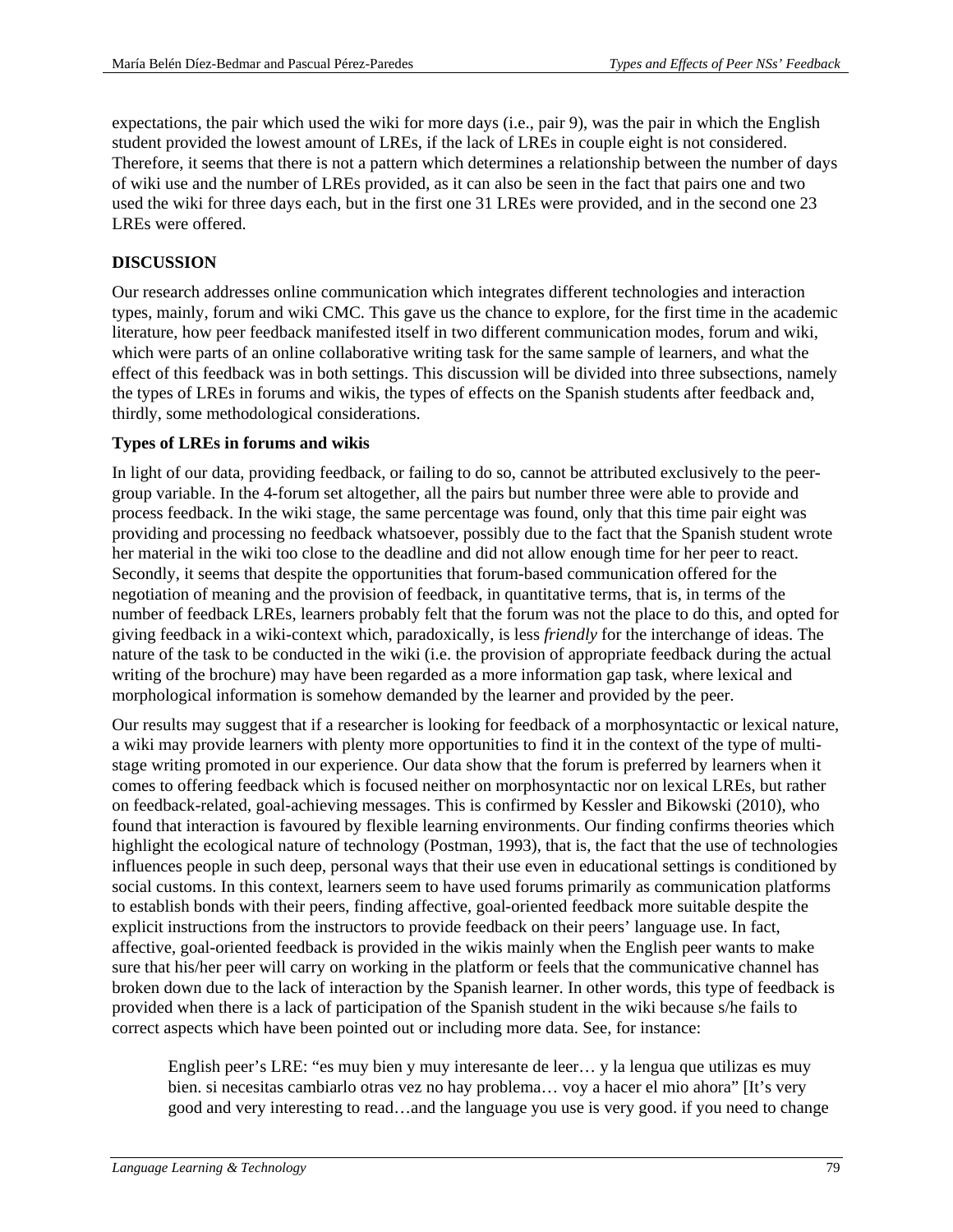this again, there is no problem. I am going to do mine now] (pair 1)

As suggested by O'Dowd (2003, p. 139), successful intercultural communication rests upon abilities such as "building up a personal relationship … sensitivity to their partners' needs and communicative style, and their capacity to produce engaging" communication. This was found in the affective, goal-oriented feedback provided by the English speakers to their Spanish peers in instances such as this:

English peer's LRE: "ahhhhh ok.....yo veo. gracias. buena suerte con su trabajo.y cuando estas completo, puedo tambien leerlo para ti" [Ahhhh ok…..I see. thanks. good luck with your work and when you have finished, I can read it for you] (pair 1)

As seen in the example above, the type of feedback provided resembles more the type of encouraging and real-life interaction that takes place in successful social and professional networks. Similarly, our data corroborates Kol and Schcolnik's (2008) finding that in the forum their EAP "students did not discuss the texts, .... rather, they used the forums to react to the ideas, the new information …" (p. 61).

This appears to only clash with Ware and O'Dowd's (2008) finding that learners are more likely to provide feedback if they are instructed to do so. In our data, this is the case only if, for morphosyntactic and lexical feedback, instructions are accompanied by computer interaction, i.e. a forum or a wiki, which is perceived as feedback-prone or information-demanding by the learners.

These insights into the type of feedback preferred by learners in the forum and the wiki stages are of great interest in the development of online communication tasks, which can subsequently benefit from a multipurpose feedback orientation which reflects learning experiences which not only focus on form, but also on creating rich opportunities for the negotiation of meaning (Barbour & Collins, 2005; Cummings, Bonk, & Jacobs, 2002; Wu & Hiltz, 2004).

# **Types of Effects of the Feedback on the Spanish Students**

When considering the effects of the feedback on the Spanish students, they varied according to the type of interaction in which learners were involved. In the cases in which students receive morphosyntactic or lexical LREs in the forums, they attend the linguistic aspects pointed out. When they were working on the wiki, three effects were observed, namely their ignoring the LREs, their incorporation, and the partial use of the feedback. Students were conscious that the final product of the collaborative writing experience, the tourist brochure, would be evaluated by the teacher and would add marks to their final grade in the course, and therefore only used their peers' feedback when they felt it was correct and useful (see Methodological considerations below).On the contrary, the forums were perceived as a more *friendly* environment in which students interact with their peers not only to do their task, but also to establish a bond.

This defining characteristic of forums also leads to the higher number of affective LREs. Consequently, the number of effects posed by affective LREs was higher in forums than in wikis. In other words, the Spanish students' main interest is to receive their peers' morphosyntactic or lexical feedback in the wiki, so that they could correct those aspects which they have not used properly and, thus, improved their use of the language to obtain a higher mark in their course, *Gramática Inglesa*. Although incidental learning (Hulstijn, 2003) might have taken place, the students' focus on form, rather than on meaning, might indicate that intentional learning took place on most occasions. The Spanish students' partial correction of their peers' suggestions in morphosyntactic and/or LREs may also point to the students' intentional learning, since they checked their peer's comments in dictionaries and/or grammars when they felt it was necessary.

Affective LREs in both interaction types triggered the same types of effect in decreasing order of frequency: either students did not show any language -based reaction or they thanked their peers. While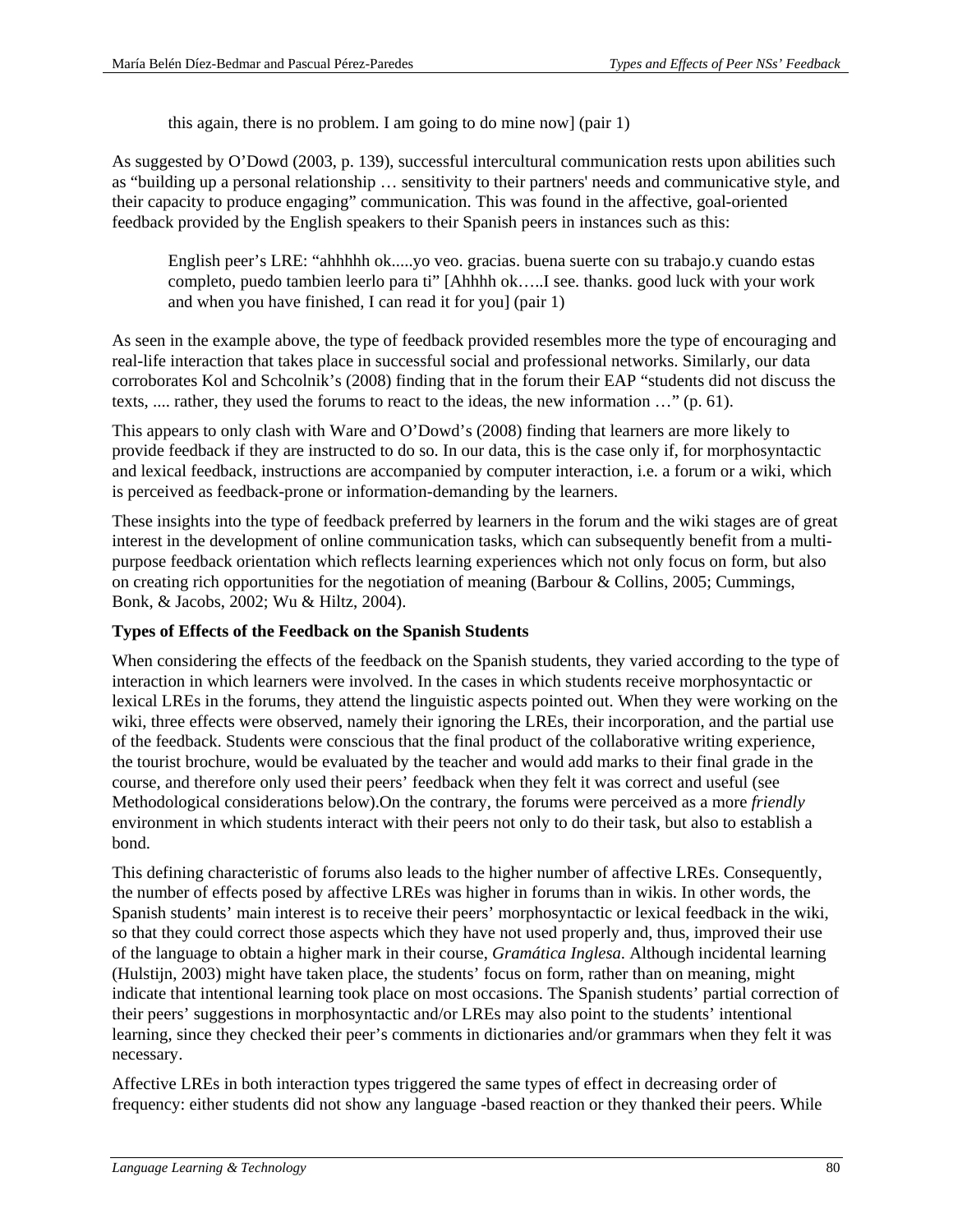the lack of language-based reaction in the wikis may be explained by the short amount of time devoted to the writing task in the wikis, the pressure of the deadline, and the interest in correcting the drafts with the peers' feedback, the high number of occasions in which Spanish students did not react to their peers' affective feedback in the forums was unexpected. Similarly, thanking their peers was not a common practice among our students, especially in the wikis, probably due to the same reason as stated before.

# **METHODOLOGICAL CONSIDERATIONS**

Our research also sheds light on methodological issues of interest for the analysis of feedback in online communication. One of these affects the unit of analysis itself, that is, how to approach the analysis of LREs. Due to the variety of taxonomies regarding the analysis of LREs (e.g. Blake, 2000; Ellis, Basturkmen, & Loewen, 2001; Lyster & Ranta, 1997; Smith, 2003, 2005; Varonis & Gass, 1985; Ware & O'Dowd, 2008), we decided to use Ware and O'Dowd's since it had been used in a context similar to ours. Therefore, drawing on their taxonomy, we have expanded it so that all the LREs in our data could be coded and examined. However, the most interesting discovery which emerges from our data is related to the ratios which affect LREs per number of words. We have found that the ratios which express the relationship between the number of LRE words and the number of LREs, and the number of posts per pair, both predict quite successfully the suitability of a particular sub-task, i.e. a forum, as a feedback trigger. On the contrary, the active days of a particular sub-task is not a good predictor of feedback providing for both forums and wikis. In the forums, we found that the number of LREs is not constant across all four forums, which opens up an interpretation of this fact in terms of forum subject matter and the type of task required as key explanatory factors. This finding may lead us to tentatively conclude that the more negotiation of meaning is implied in the writing task, the more chance there is for native-speaker feedback and language learning (Long & Robinson, 1998). Figure 3 shows that the pattern that governs the provision of feedback is independent of the number of words written by the Spanish peers:



Words written by Sp. peers /LREs provided by Eng. peers

*Figure 3.* Words written by Spanish peers and number of LREs.

The number of words written by the Spanish learners does not seem to determine a matching pattern in the provision of feedback. This finding should be taken tentatively and future research should look at this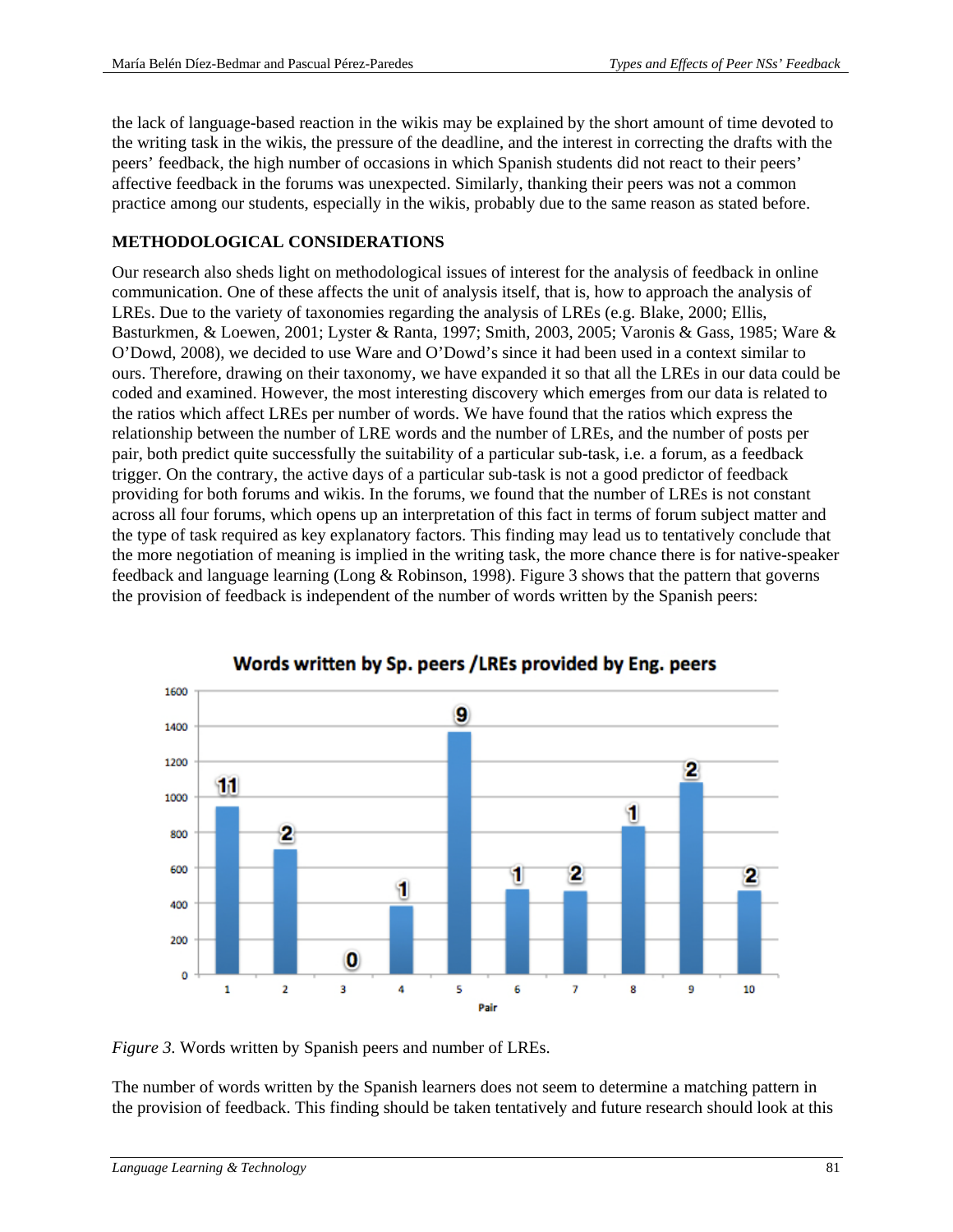more closely and establish conclusions based on non-inferential statistics. In a similar way, the number of LREs provided in the wiki stage was not determined by the number of words written by the Spanish peers in their draft version, as seen in those draft versions with the highest number of words (i.e., 1,126 and 1,876) that triggered 22 and 23 LREs respectively, whereas the highest number of LREs was given to a text with 1,116 words. On the contrary, a text with 476 words triggered 32 LREs.

The quality of the feedback provided by the English peers is, in general terms, appropriate. English students specify where the problems are and use specific and/or commentaries to improve their peers' brochures. However, two types of situations are worth pointing out. First, the cases in which the Spanish student notices that the feedback obtained is not accurate, as shown in the section on wikis above, and decides not to use it for his/her brochure or only partially use it. Second, some affective LREs provided by the peers congratulating the Spanish students for the specialised vocabulary they are using, even recognising on some occasions that they had to look words up to check that the specialised words were the correct ones. These two scenarios lead to a crucial issue: the distinction between being a native speaker of a language and mastering it. In both cases, the Spanish student feels that his/her knowledge of the foreign language is somehow better than that of the native speakers, which makes them feel more confident (Kessler, 2009) and fosters their language learning process in general.

# **CONCLUSION**

Although the results of this paper are to be taken cautiously due to the number of participants  $(N = 20)$ , given the university background in which the online collaborative experience took place, and the students' culture-of-use (Thorne, 2003), interesting conclusions may be drawn.

Regarding the effect of feedback on the learners, we can conclude that, although morphosyntactic and lexical feedback is largely acknowledged and incorporated, the Spanish peers in this experience seemed to only accept it when they perceived it as correct without further follow-up or discussion. Feedback of an affective nature failed to promote further discussion, perhaps due to intercultural dynamics. These effects varied, however, in the forums and the wiki stages, the forums triggering more thankful responses than the wikis. This difference may stem from the fact that, whereas the forums were viewed as a friendlier environment in which to establish bonds with peers in order to facilitate collaborative work in the wikis, students were more interested in the final product (i.e. their brochures) when attending to their peers' comments in the LREs in the wikis. The pressure for time when working in the wiki may have also played an important role in the (almost non-existent) effect of affective LREs. Further research will be necessary to confirm these findings in new contexts.

While the LRE appears to be a valid working unit of analysis in the study of peer feedback, it remains to be seen more conclusively how it relates to other measures of activity like the number of words per LRE, the total number of running words per post/wiki or even the life cycle in terms of days of a given activity. Our data suggest that similar results are found when using words per type of LRE or types of LRE to analyze the feedback provided, although the use of the former may lead to contradictions such as the higher percentage of words in commentary LREs, as opposed to that in specific ones (see section Wikis above). Future research should concentrate on the analysis of all of these variables and their effect on peer feedback in order to gain further knowledge on which conditions are more likely to promote successful peer-feedback. A replication of our study with a larger number of subjects coming from a more varied array of backgrounds would certainly contribute to a better understanding of the role of peer feedback in online communication and would help teachers and researchers make a more efficient use of CMC tools.

Similarly, although the effect of the feedback provided by peer students was carefully analyzed in terms of observable language behavior, that is, discourse restructuring, an intercultural perspective together with attitudinal questionnaires may shed light on factors that could not possibly be taken into account in the context of this analysis.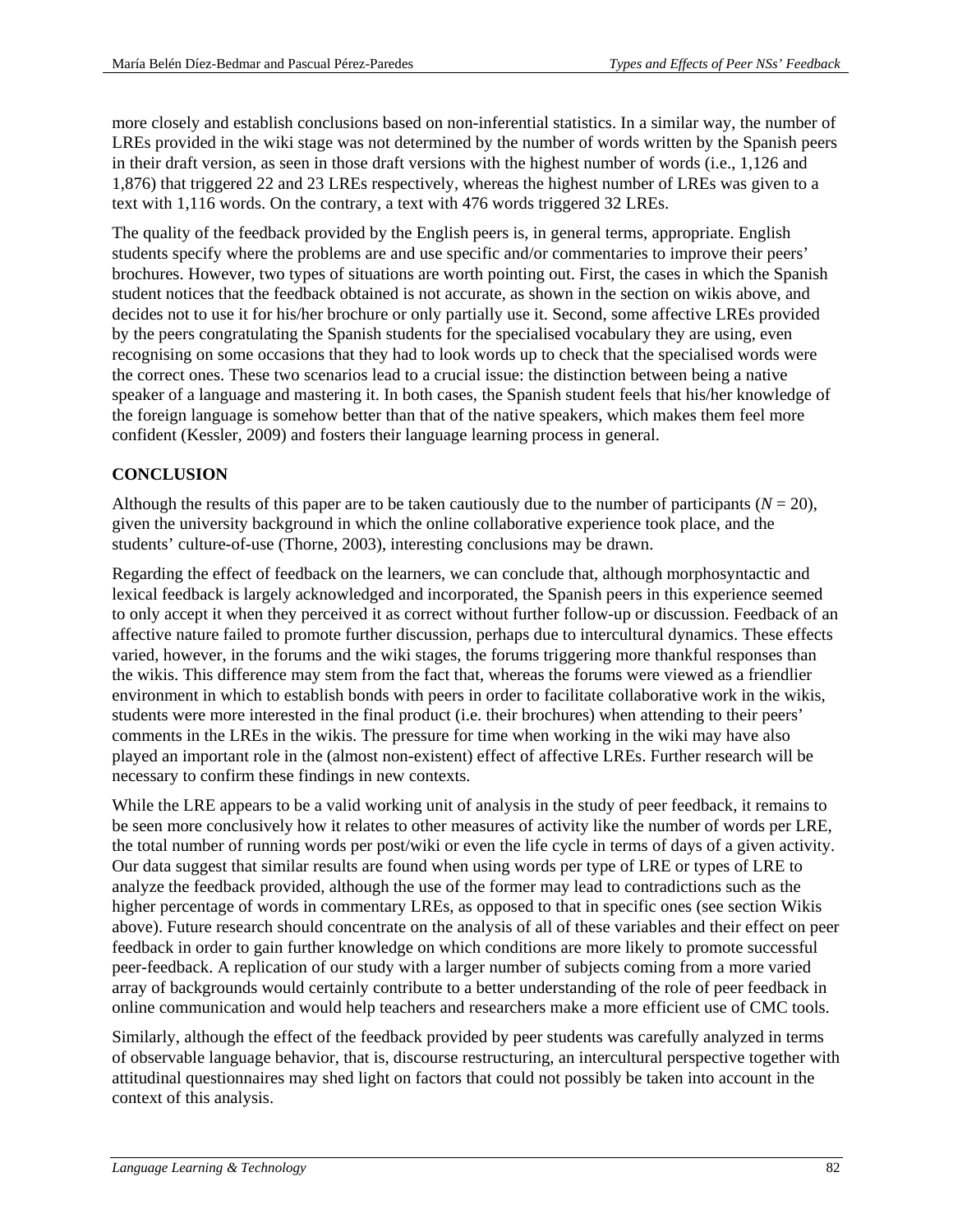<span id="page-21-0"></span>**Appendix A. A snapshot of the virtual platform**

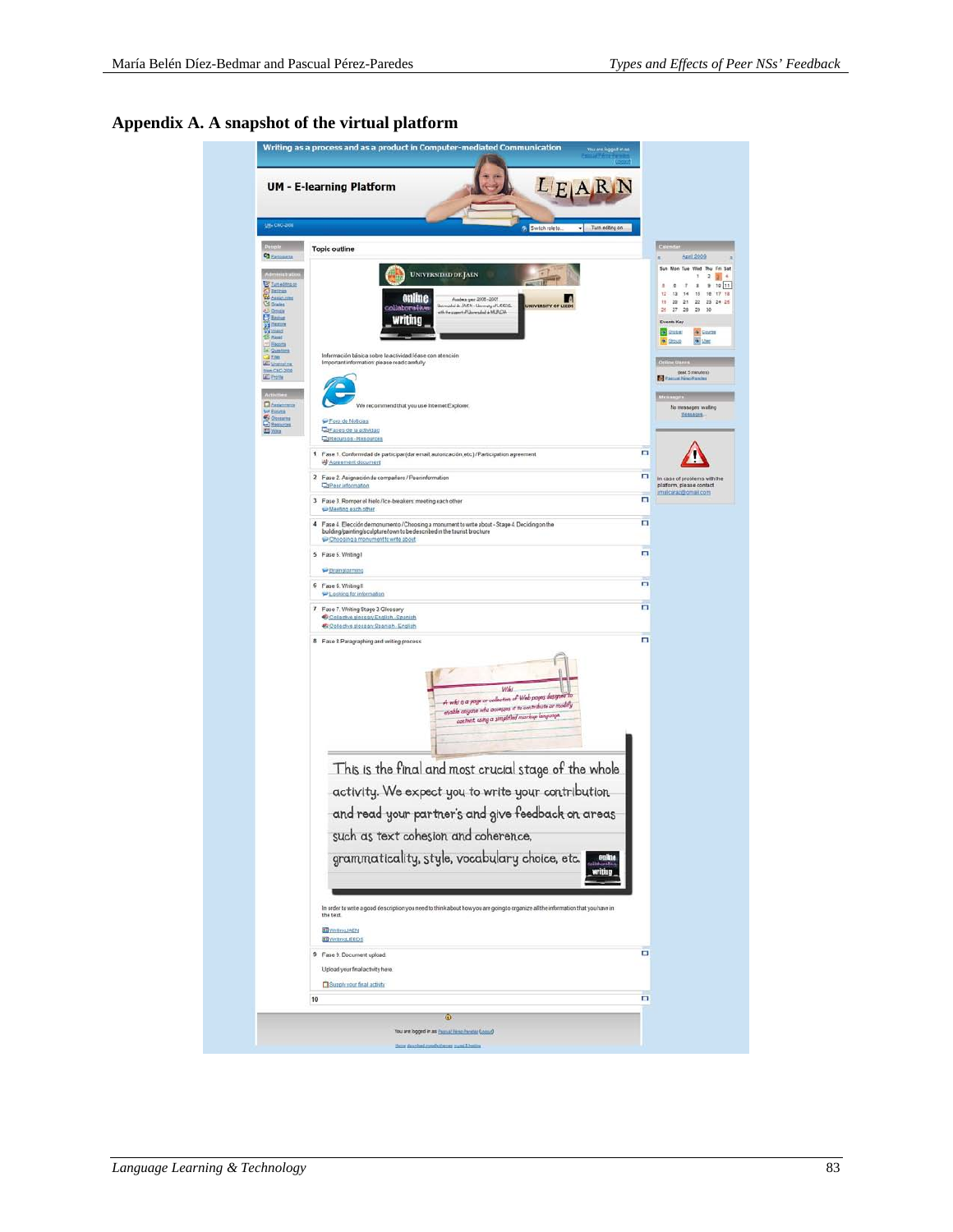#### <span id="page-22-0"></span>**Appendix B. Guidelines for forums and wikis**

#### **FORUMS**

### **Meeting each other**

This the place to introduce yourself to your partner. This stage is an opportunity for you to get to know each other before starting working hard! You may have common hobbies, interests, worries, and so on. You may have been to the same places on holidays! How long have you been studying the foreign language for? Have you ever been to Spain/England? Why don't you use the forum to find it out?

#### **Choosing a monument to write about**

At this stage you need to decide which building/painting/sculpture/town you will describe in your tourist brochure. After you have done so, write a 300-word text explaining to your peer why you have chosen such building/painting/sculpture/town.

Include the following information:

The reasons why you have chosen that building/painting/sculpture/town

Why you like it (artist? Period? You've been there?)

The aspects you would like to focus on

The aspects which will be difficult to describe

Where you will look for the necessary information

If you could not describe that building/painting/sculpture/town, which is your second option? Why?

Read your partner's contribution and reply at least once to it giving him/her your own opinion on the suitability of the election.

# **Brainstorming**

At this sub-stage you need to think about the aspects which will be included in your description. For instance, if it is a building, you need to think about the location, the architect, the style, the materials employed, the decoration (if any), etc.

Please, write the necessary keywords and relate them under appropriate headings. If you have a scanner and you prefer to draw your brainstorming, feel free to do so.

Read your partner's contribution and reply at least once giving him/her your own opinion on these keywords.

# **Looking for information**

Any tourist brochure needs to be well-informed. Therefore, bibliographical information is needed to proceed with the writing task. You may want to have a look at the library catalogue, online resources, etc. In case you had any doubt on bibliographical information, please contact your instructor. Once you have the appropriate references, write the bibliography that you will use below.

Reply to your partner and tell him/her your impressions on the suitability of these sources.

# **WIKI**

# **Paragraphing and writing process**

This is the final and the most crucial stage of the whole activity. We expect you to write your contribution and read your partner's and give feedback on areas such as text cohesion and coherence, grammaticality, style, vocabulary choice, etc.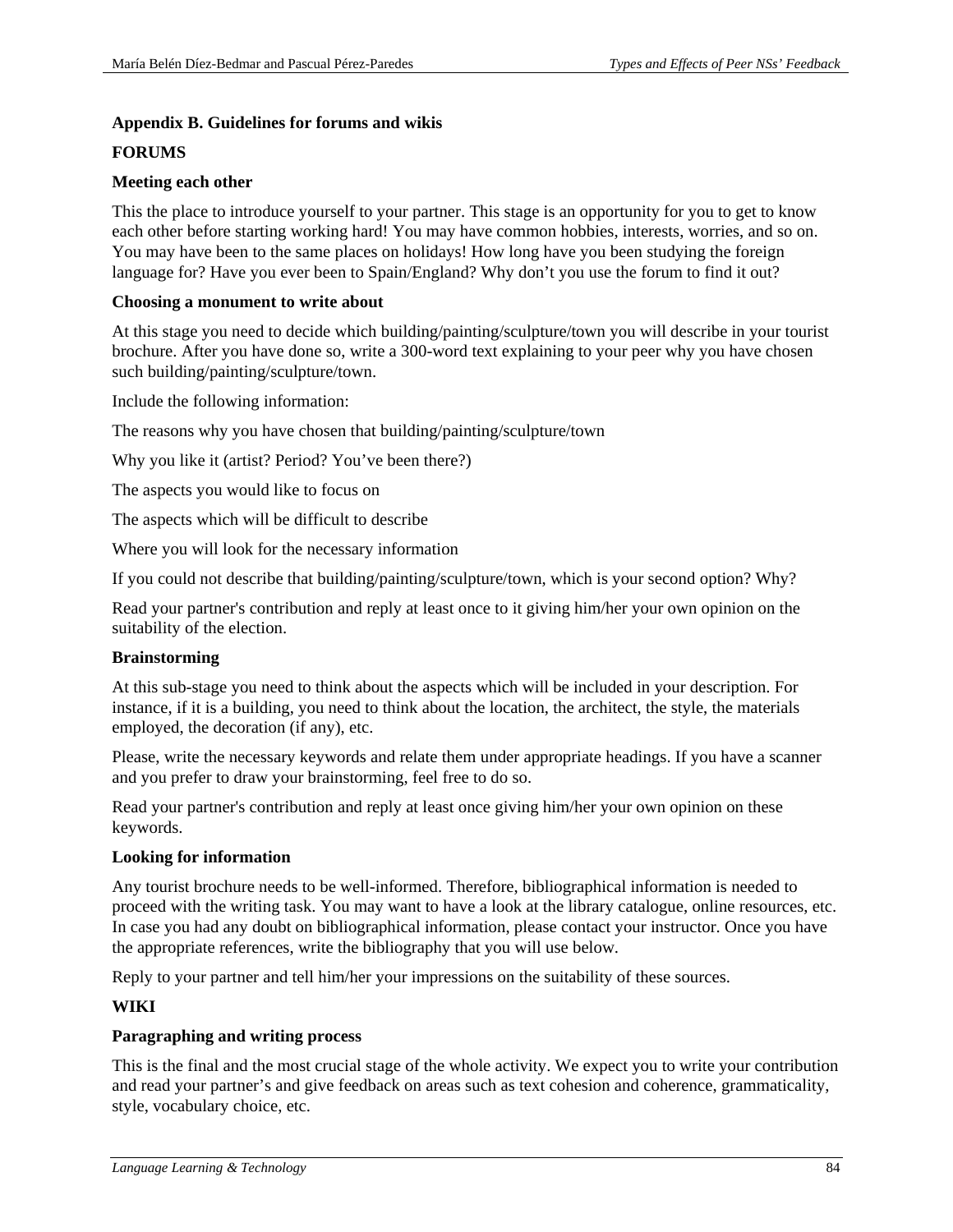In order to write a good description you need to think about how you are going to organize all the information that you have in the text.

#### **Brochure**

Once you are done with the brochure, this is the site in which you should update your files in order to send it to the teacher.

# **NOTES**

<span id="page-23-0"></span>[1.](#page-5-0) A language-related episode (LRE) is a part of a dialogue where learners "talk about the language they are producing, question their language use, or correct themselves or others" (Swain & Lapkin 1998, p. 326).

<span id="page-23-1"></span>[2.](#page-6-0) Translations of LREs in Spanish are provided. They are intended to show the type of interaction which students were engaged in but do not attempt to reproduce the type of mistakes therein.

<span id="page-23-2"></span>[3.](#page-6-1) Please note that the examples of the students' writing are verbatim transcriptions from the learner corpora.

# **ACKNOWLEDGEMENTS**

The research in this paper, Computer-mediated communication (CMC): aspectos lingüísticos, pragmáticos e Interculturales, has been funded through a research grant from the Plan de Apoyo a la Investigación, Desarrollo Tecnológico e Innovación de la Univeridad de Jaén (Acción 16, bienio 2007- 2008). We authors would also like to acknowledge the editors of LL&T and the anonymous reviewers for their insightful comments.

# **ABOUT THE AUTHORS**

María Belén Díez-Bedmar is Assistant Professor at the University of Jaén (Spain). She holds a PhD on learner corpora and assessment. She co-edited the book "Linking up Contrastive and Learner Corpus Research", and is involved in various corpus-based national and international projects. She was also granted the Morley Scholarship at the ELI.

E-mail: [belendb@ujaen.es](mailto:belendb@ujaen.es)

Pascual Pérez-Paredes was project coordinator of SACODEYL and now coordinates Corpora for Content & Language Integrated Learning. He is involved in corpus-based international projects, and has published in ReCALL and co-edited a volume on Software-aided analysis of language. He has just completed a research stay in Northern Arizona University.

E-mail: [pascualf@um.es](mailto:pascualf@um.es)

# **REFERENCES**

An, H., Kim, S., & Kim, B. (2008). Teacher perspectives on online collaborative learning: Factors perceived as facilitating and impeding successful online group work. *Contemporary Issues in Technology and Teacher Education*, *8*(1), 65–83.

Appel, C., & Mullen, T. (2000). Pedagogical considerations for a web-based tandem language learning environment. *Computers & Education Archive*, *34*(3-4), 291–308.

Arnold, N., Ducate, L., Lomicka, L., & Lord, G. (2005). Using computer-mediated communication to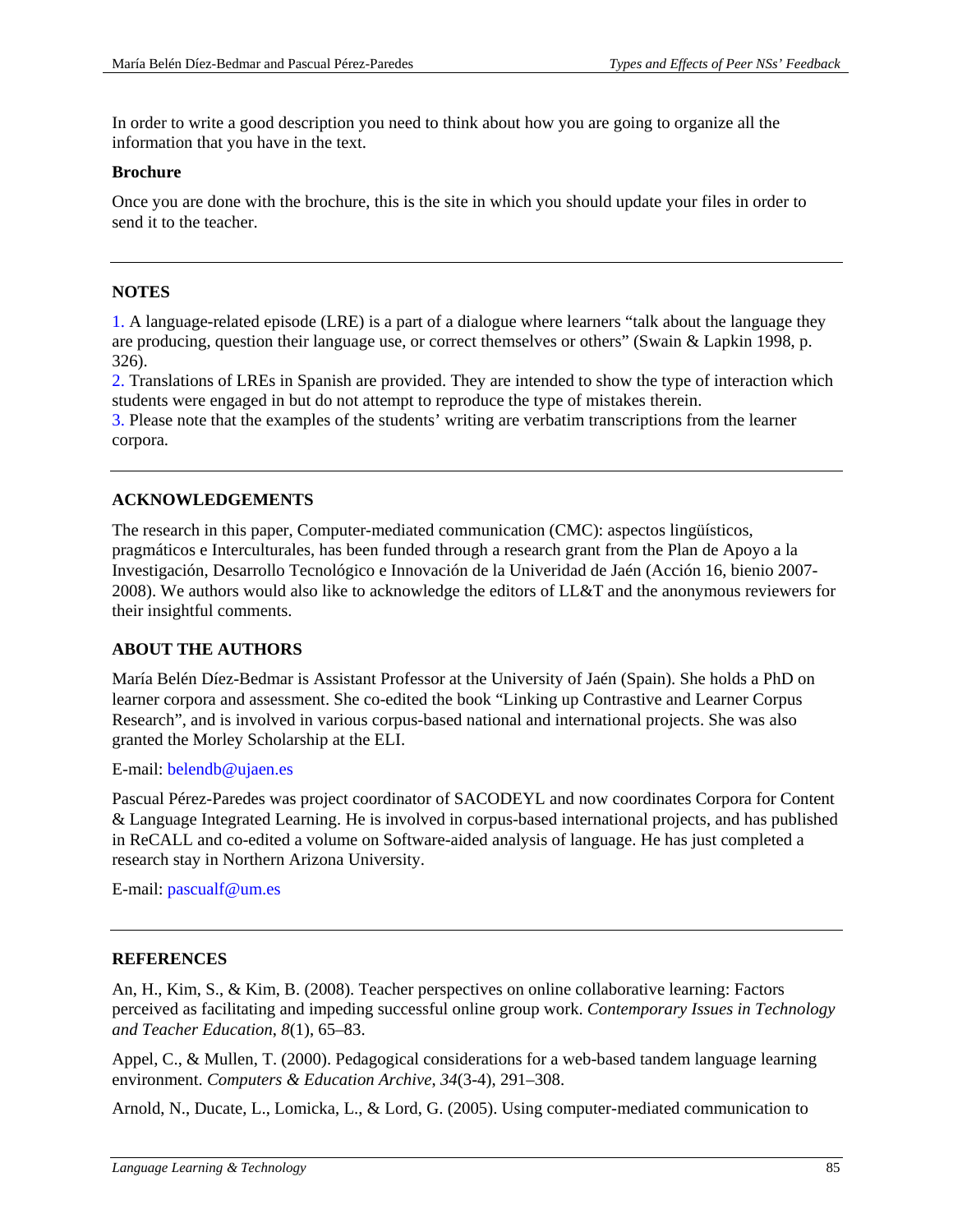establish social and supportive environments in teacher education. *CALICO Journal*, *22*(3), 537–566.

Arnold, N., Ducate, L., & Kost, C. (2009). Collaborative writing in wikis: insights from culture projects in German classes. In L. Lomicka & G. Lord (Eds.), *The Next Generation: Social networking and online collaboration in foreign language learning* (pp. 115–144). San Marcos, TX: CALICO.

Barbour, M. K., & Collins, M. A. J. (2005). Online writing as an indicator of student performance. *International Journal of Instructional Technology & Distance Learning*, *2*(8). Retrieved from [http://www.itdl.org/Journal/Aug\\_05/article02.htm.](http://www.itdl.org/Journal/Aug_05/article02.htm)

Bax, S. (2003). CALL—past, present and future. *System, 31*(1), 13–28.

Belz, J. A. (2002). Social dimensions of telecollaborative foreign language study. *Language Learning & Technology*, *6*(1), 60–81. Retrieved from [http://llt.msu.edu/vol6num1/default.html.](http://llt.msu.edu/vol6num1/default.html)

Belz, J. A. (2003). Linguistic perspectives on the development of intercultural competence in telecollaboration. *Language Learning & Technology*, *7*(2), 68–117. Retrieved from [http://llt.msu.edu/](http://llt.msu.edu/%0bvol7num2/belz/default.html) [vol7num2/belz/default.html.](http://llt.msu.edu/%0bvol7num2/belz/default.html)

Belz, J. (2006). At the intersection of telecollaboration, learner corpus analysis, and L2 pragmatics: Considerations for language program direction. In J. Belz & S. Thorne (Eds.), *Internet-mediated intercultural foreign language education* (pp. 207–246). Boston: Heinle & Heinle.

Blake, R. (2000). Computer mediated communication: A window on L2 Spanish interlanguage. *Language Learning & Technology*, *4*(1), 120–136. Retrieved from [http://llt.msu.edu/vol4num1/blake/default.html.](http://llt.msu.edu/vol4num1/blake/default.html)

Blake, R., & Zyzik, E. (2003). Who's helping whom? Learner/heritage-speakers' networked discussions in Spanish. *Applied Linguistics*, *24*(4), 519–544.

Chandler, J. (2003). The efficacy of various kinds of error correction for improvement of the accuracy and fluency of L2 student writing. *Journal of Second Language Writing 12*, 267–296.

Chapelle, C. (1997). CALL in the year 2000: Still in search of research paradigms? *Language Learning & Technology, 1*(1), 19–43. Retrieved from [http://llt.msu.edu/vol1num1/chapelle/default.html.](http://llt.msu.edu/vol1num1/chapelle/default.html)

Chen, C. E. (2006).The development of e-mail literacy: from writing to peers to writing to authority figures. *Language Learning & Technology*, *10*(2), 35–55. Retrieved from [http://llt.msu.edu/](http://llt.msu.edu/vol10num2/default.html) [vol10num2/default.html.](http://llt.msu.edu/vol10num2/default.html)

Council of Europe. (2001). *Common European Framework of Reference for Language: Learning, teaching, assessment*. Cambridge: Cambridge University Press.

Cummings, J. A., Bonk, C. J. & Jacobs, F. R. (2002). Twenty first century college syllabi: Options for online communication and interactivity. *Internet and Higher Education*, *5*(1), 1–19.

Díez-Bedmar, M.-B. (2008). En y hacia Bolonia: Los casos de fonética experimental y gramática Inglesa en dos titulaciones de la UJA. In Obra Colectiva, *III Jornadas sobre Espacio Europeo de Educación Superior "Avanzando hacia Bolonia"* (pp. 1-15). Murcia: EDINUM.

Ellis, R., Basturkmen, H. & Loewen, S. (2001). Preemptive focus on form in the ESL classroom. *TESOL Quarterly*, *35*, 407–432.

Ellis, R., Basturkmen, H. & Loewen, S. (2002). Doing focus on form. *System 30,* 419–432.

Ellis, R., Sheen, Y., Murakami, M. & Takashima, H. (2008). The effects of focused and unfocused written corrective feedback in an English as a foreign language context. *System*, *36*, 353–371.

Faigley, L. (1986). Competing theories of process: A critique and a proposal. *College English, 48*, 527– 542.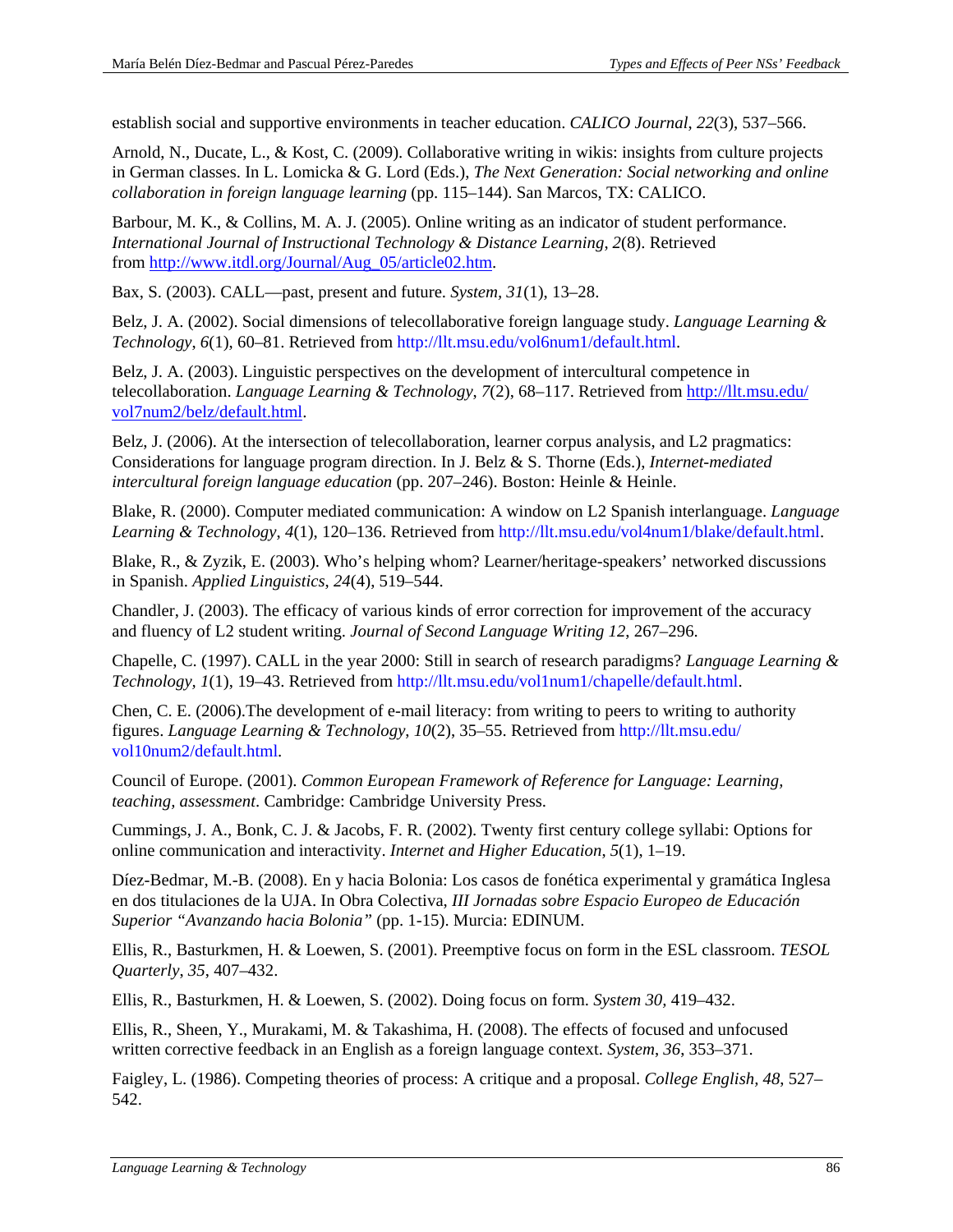Ferris, D. R. (1995). Can advanced ESL students be taught to correct their most serious and frequent errors? *CATESOL Journal*, *8*(1), 41– 62.

Ferris, D. R. (1997). The influence of teacher commentary on student revision. *TESOL Quarterly*, *31*, 315– 339.

Ferris, D. R., & Roberts, B. (2001). Error feedback in L2 writing classes. How explicit does it need to be? *Journal of Second Language Writing*, *10*, 161–184.

Firth, A., & Wagner, J. (1997). On discourse, communication, and (some) fundamental concepts in second language acquisition research. *Modern Language Journal*, *81*(3), 285–300.

Garrison, D. R., Anderson, T. & Archer, W. (1999). Critical inquiry in a text-based environment: computer conferencing in higher education. *The Internet and Higher Education, 2*, 87–105.

Garrison D. R., & Arbaugh J. B. (2007). Researching the community of inquiry framework: review, issues, and future directions. *The Internet and Higher Education*, *10*, 157–172.

Godwin-Jones, B. (2003). Blogs and wikis: Environments for on-line Collaboration. *Language Learning & Technology*, *7*(2), 12–16. Retrieved from [http://llt.msu.edu/vol7num2/default.html.](http://llt.msu.edu/vol7num2/default.html)

Godwin-Jones, B. (2005). Messaging, gaming, peer-to-peer sharing: Language learning strategies & tools for the millennial generation. *Language Learning & Technology*, *9*(1), 17–22. Retrieved from [http://llt.msu.edu/vol9num1/default.html.](http://llt.msu.edu/vol9num1/default.html)

Grabe, W., & Kaplan, R. B. (1996). *Theory and practice of writi*ng. London and New York: Longman.

Greenfield, R. (2003). Collaborative e-mail exchange for teaching secondary ESL: A case study in Hong Kong. *Language Learning & Technology*, *7*(1), 46–70. Retrieved from [http://llt.msu.edu/vol7](http://llt.msu.edu/vol7%0bnum1/default.html) [num1/default.html.](http://llt.msu.edu/vol7%0bnum1/default.html)

Hedge, T. (1988). *Writing*. Oxford: Oxford University Press.

Hulstijn, J. H. (2003). Incidental and intentional learning. In C. J. Doughty & M. H. Long (Eds.), *The handbook of second language acquisition* (pp. 349–381). London: Blackwell.

Kern, R. G. (1995). Restructuring classroom interaction with networked computers: Effects on quantity and characteristics of language production. *The Modern Language Journal*, *79*(4), 457–475

Kern, R., & Warschauer, M. (2000). Introduction: Theory and practice of network-based language teaching. In M. Warschauer & R. Kern (Eds.), *Network-Based Language Teaching: Concepts and Practice* (pp. 1–19). Cambridge: Cambridge University Press.

Kessler, G. (2009). Student-initiated attention to form in wiki-based collaborative writing. *Language Learning & Technology*, *13*(1), 79–95. Retrieved from [http://llt.msu.edu/vol13num1/default.html.](http://llt.msu.edu/vol13num1/default.html)

Kessler, G., & Bikowski, D. (2010). Developing collaborative autonomous learning abilities in computer mediated language learning: attention to meaning among students in wiki space. *Computer Assisted Language Learning*, *23*(1), 41–58.

Kol, S., & Schcolnik, M. (2008). Asynchronous forums in EAP: assessment issues. *Language Learning & Technology*, *12*(2), 49–70. Retrieved from [http://llt.msu.edu/vol12num2/default.html.](http://llt.msu.edu/vol12num2/default.html)

Kötter, M. (2003). Negotiation of meaning and codeswitching in online tandems. *Language Learning & Technology*, *7*(2), 145–172. Retrieved from [http://llt.msu.edu/vol7num2/default.html.](http://llt.msu.edu/vol7num2/default.html)

Krashen, S. D. (1979). A response to McLaughlin, 'The monitor model, some methodological considerations'. *Language Learning, 29*, 151–167.

Krashen, S. (1984). *Writing, research, theory, and application*. Oxford: Pergamon Press.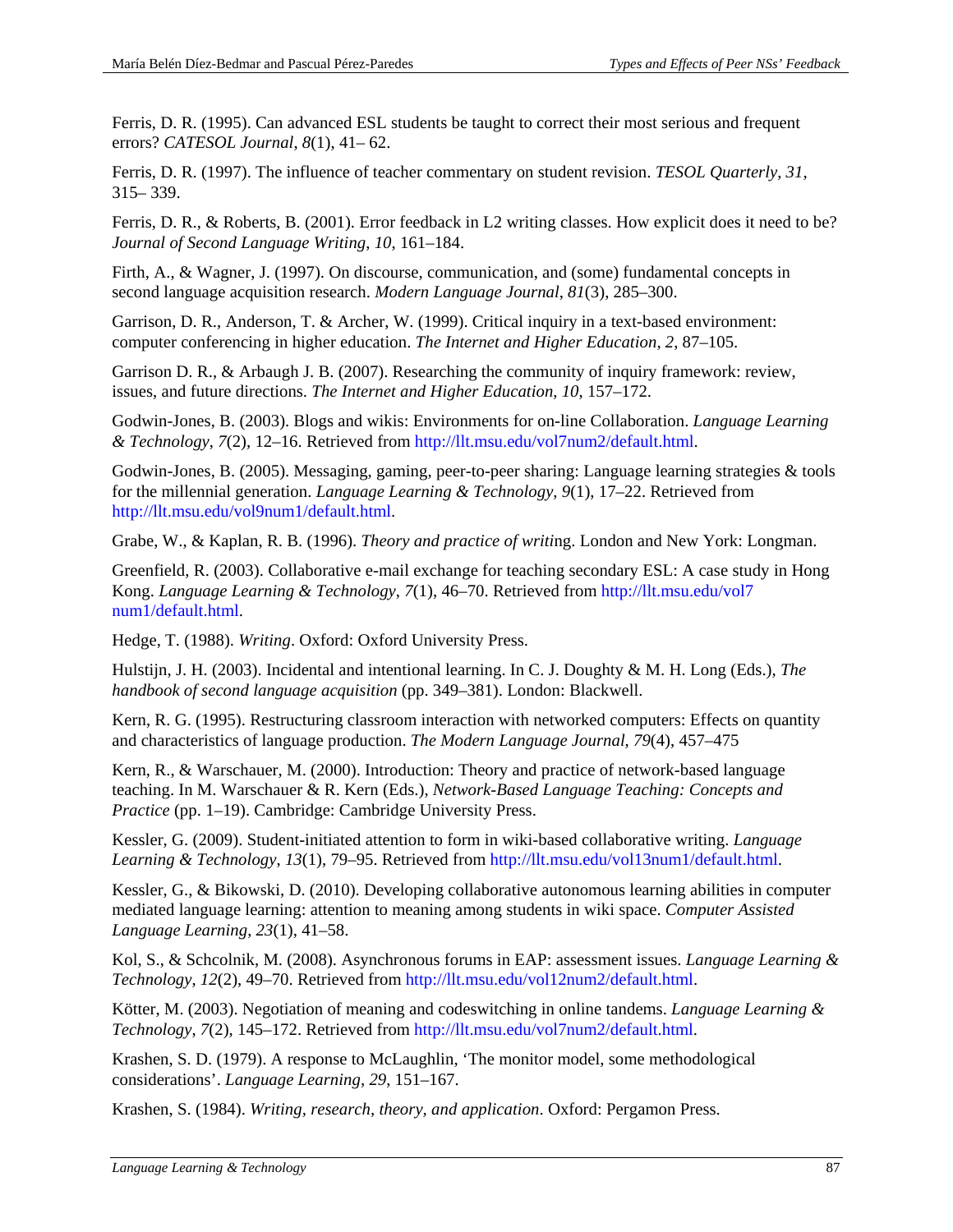Lalande, J. F., II (1982). Reducing composition errors: An experiment. *Modern Language Journal*, *66*, 140–149.

Laufer, B., & Girsai, N. (2008). Form-focused instruction in second language vocabulary learning: A case for contrastive analysis and translation. *Applied Linguistics, 29*(4), 694–716.

Lee, L. (2008). Focus-on-form through collaborative scaffolding in expert-to-novice online interaction. *Language Learning & Technology*, *12*(3), 53–72. Retrieved from [http://llt.msu.edu/vol12num3/](http://llt.msu.edu/vol12num3/%0bdefault.html) [default.html.](http://llt.msu.edu/vol12num3/%0bdefault.html)

Levy, M., & Kennedy, C. (2004). A task-cycling pedagogy using stimulated reflection and audioconferencing in foreign language learning. *Language Learning & Technology, 8*(2), 50–68. Retrieved from [http://llt.msu.edu/vol8num2/default.html.](http://llt.msu.edu/vol8num2/default.html)

Loewen, S., & Erlam, R. (2006). Corrective feedback in the chatroom: An experimental study. *Computer Assisted Language Learning 19*(1), 1–14.

Long, M. H., & Robinson, P. (1998). Focus on form: Theory, research and practice. In C. Doughty & J. Williams (Eds.), *Focus on form in second language acquisition* (pp. 15–41). Cambridge, UK: Cambridge University Press.

Lund, A. (2008). Wikis: A collective approach to language production. *ReCALL*, *20*(1), 35–54.

Lyster, R., & Ranta, L. (1997). Corrective feedback and learner uptake: negotiation of form in communicative classrooms. *Studies in Second Language Acquisition, 19*, 37–67.

McLoughlin C., & Lee, M. J. W. (2007). Social software and participatory learning: Pedagogical choices with technology affordances in the Web 2.0 era. Paper presented at the 2007 Ascilite Conference in Singapore. Retrieved fro[m http://www.ascilite.org.au/conferences/singapore07/](http://www.ascilite.org.au/conferences/singapore07/%0bprocs/mcloughlin.pdf) [procs/mcloughlin.pdf.](http://www.ascilite.org.au/conferences/singapore07/%0bprocs/mcloughlin.pdf)

Miyazoe, T., & Anderson, T. (2010). Learning outcomes and students' perceptions of online writing: Simultaneous implementation of a forum, blog, and wiki in an EFL blended learning setting. *System, 38*(2), 185–199.

Murphy, P. (2010). Web-based collaborative reading exercises for learners in remote locations: the effects of computer-mediated feedback and interaction via computer-mediated communication. *ReCALL, 22*(2), 112-134.

Nesselhauf, N. (2004). How learner corpus analysis can contribute to language teaching: A study of support verb constructions. In G. Aston, S. Bernardini & D. Stewart (Eds.), *Corpora and Language Learners* (pp. 109–124). Amsterdam and Philadelphia: John Benjamins.

O'Dowd, R. (2003). Understanding the "other side": Intercultural learning in a Spanish-English e-mail exchange. *Language Learning & Technology*, *7*(2), 118–144. Retrieved from [http://llt.msu.edu/](http://llt.msu.edu/%0bvol7num2/default.html) [vol7num2/default.html.](http://llt.msu.edu/%0bvol7num2/default.html)

O'Dowd, R. (2006). *Telecollaboration and the development of intercultural communicative competence*. Munich, Germany: Langenscheidt-Longman.

O'Dowd, R. (Ed.). (2007). *Online intercultural exchange. An introduction for foreign language teachers*. Clevedon: Multilingual Matters.

O'Rourke, B. (2005). Form-focused interaction in online tandem learning. *CALICO Journal, 22*(3), 433– 466. Retrieved from [https://calico.org/i-18-Vol%2022,%20No.%203%20\(My%202005\).html.](https://calico.org/i-18-Vol%2022,%20No.%203%20(My%202005).html)

Ortega, L. (1997). Processes and outcomes in networked classroom interaction: defining the research agenda for L2 computer-assisted classroom discussion. *Language Learning & Technology*, *1*(1), 82–93.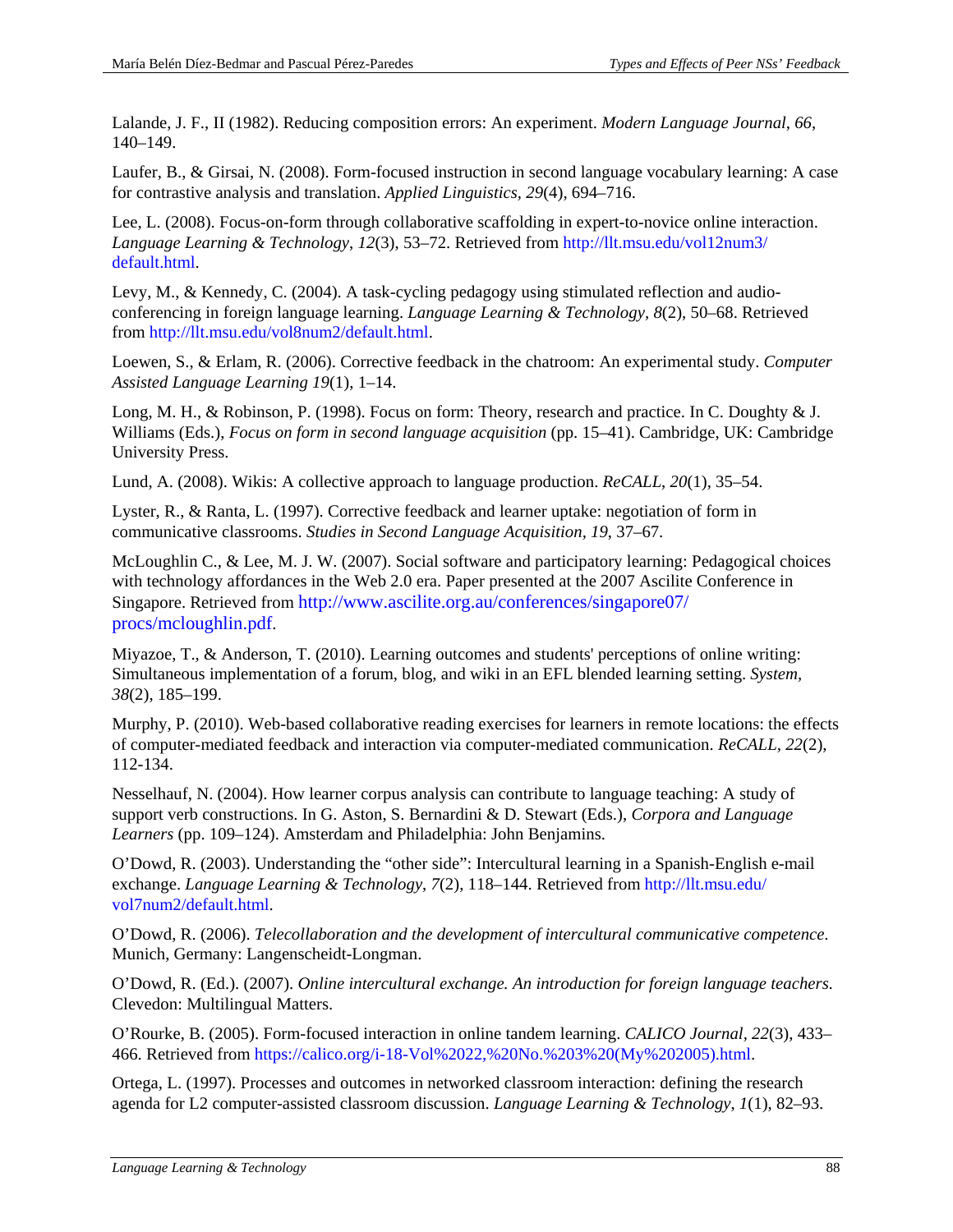Retrieved from [http://llt.msu.edu/vol1num1/default.html.](http://llt.msu.edu/vol1num1/default.html)

Pellettieri, J. (2000). Negotiation in cyberspace: The role of chatting in the development of grammatical competence. In M. Warschauer & R. Kern (Eds.), *Network-Based Language Teaching: Concepts and Practice* (pp. 59–86). Cambridge: Cambridge University Press.

Pena-Shaff, J. B., & Nicholls C. (2004). Analyzing student interactions and meaning construction in computer bulletin board discussions. *Computers and Education, 42*, 243–265.

Peterson, M. (2009). Learner interaction in synchronous CMC: A sociocultural perspective. *Computer Assisted Language Learning*, *22*(4), 303–321.

Postman, N. (1993). *Technopoly: The surrender of culture to technology*. New York: Vintage Books.

Richards, J. C. (1990). The language teaching matrix. In J. C. Richards (Ed.), *From meaning into words: Writing in a second or foreign language* (pp. 100–117). Cambridge: Cambridge University Press.

Robb, T., Ross, S., & Shortreed, I. (1986). Salience of feedback on error and its effect on EFL writing quality. *TESOL Quarterly*, *20*, 83–93.

Sachs, R., & Suh, B. (2007). Textually enhanced recasts, learner awareness, and L2 outcomes in synchronous computer-mediated interaction. In. A. Mackey (Ed.), *Conversational interaction in second language acquisition: A collection of empirical studies* (pp. 197–227). Oxford: Oxford University Press.

Sánchez-Tornel, M., & Pérez-Paredes, P. (2008). The integration of social constructionist web enhanced language learning in Legal English: Understanding new learning skills. In P. Sánchez Hernández, P. Pérez-Paredes, P. Aguado Jiménez. & R. Criado Sánchez (Eds.), *Researching and teaching specialized languages: New contexts, new challenges* (pp. 845–860). Murcia: Editum, Universidad de Murcia.

Sauro, S. (2009). Computer-mediated corrective feedback and the development of L2 grammar. *Language Learning & Technology*, *13*(1), 96–120. Retrieved from [http://llt.msu.edu/vol13num1/default.html.](http://llt.msu.edu/vol13num1/default.html)

Schmidt, R. (2001). Attention. In P. Robinson (Ed.), *Cognition and second language instruction* (pp. 3– 32). Cambridge: Cambridge University Press.

Schmidt, R. (1995). Consciousness and foreign language learning: A tutorial on the role of attention and awareness in learning. In R.W. Schmidt (Ed.), *Attention and awareness in foreign language learning and teaching* (pp. 1–63). Honolulu, HI: University of Hawaii.

Schroeder, A., Minocha, S., & Schneider, C. (2010). The strengths, weaknesses, opportunities and threats of using social software in higher and further education teaching and learning. *Journal of Computer Assisted Learning, 26*(3), 159–174.

Seow, A. (2002). The writing process and process writing. In J. Richards & W. A. Renandya (Eds.), *Methodology in language teaching. An anthology of current practice* (pp. 315–320). Cambridge: Cambridge University Press.

Smith, B. (2003). Computer-mediated negotiated interaction: An expanded model. *The Modern Language Journal, 87*(1), 38–57.

Smith, B. (2004). Computer-mediated negotiated interaction and lexical acquisition. *Studies in Second Language Acquisition, 26*(3), 365–398.

Smith, B. (2005). The relationship between negotiated interaction, learner uptake, and lexical acquisition in task-based computer-mediated communication. *TESOL Quarterly 39*(1), 33–58.

Stickler, U., & Lewis, T. (2008). Collaborative language learning strategies in an email tandem exchange. In S. Hurd & T. Lewis (Eds.), *Language learning strategies in independent settings* (pp. 237–261). Bristol: Multilingual Matters.